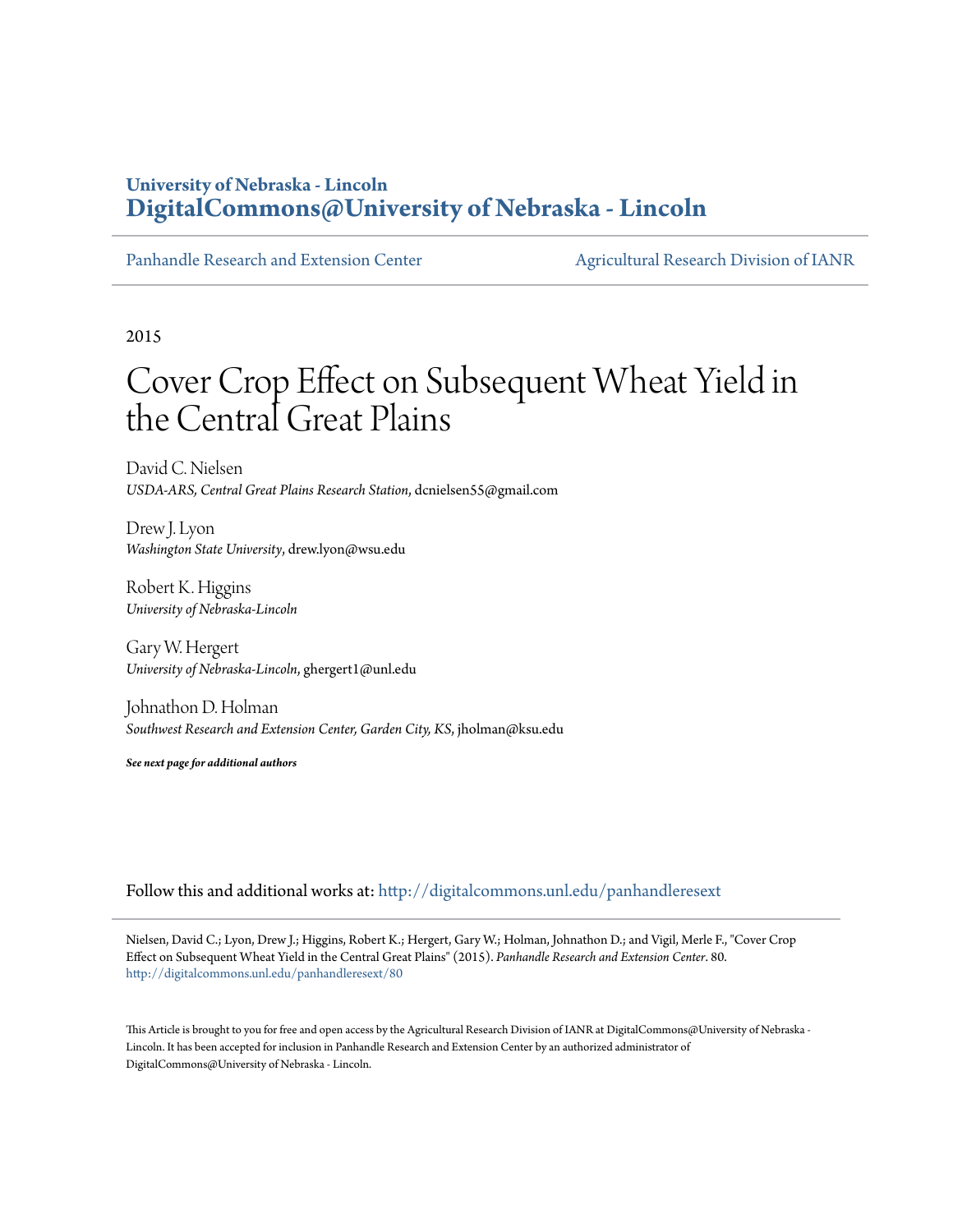### **Authors**

David C. Nielsen, Drew J. Lyon, Robert K. Higgins, Gary W. Hergert, Johnathon D. Holman, and Merle F. Vigil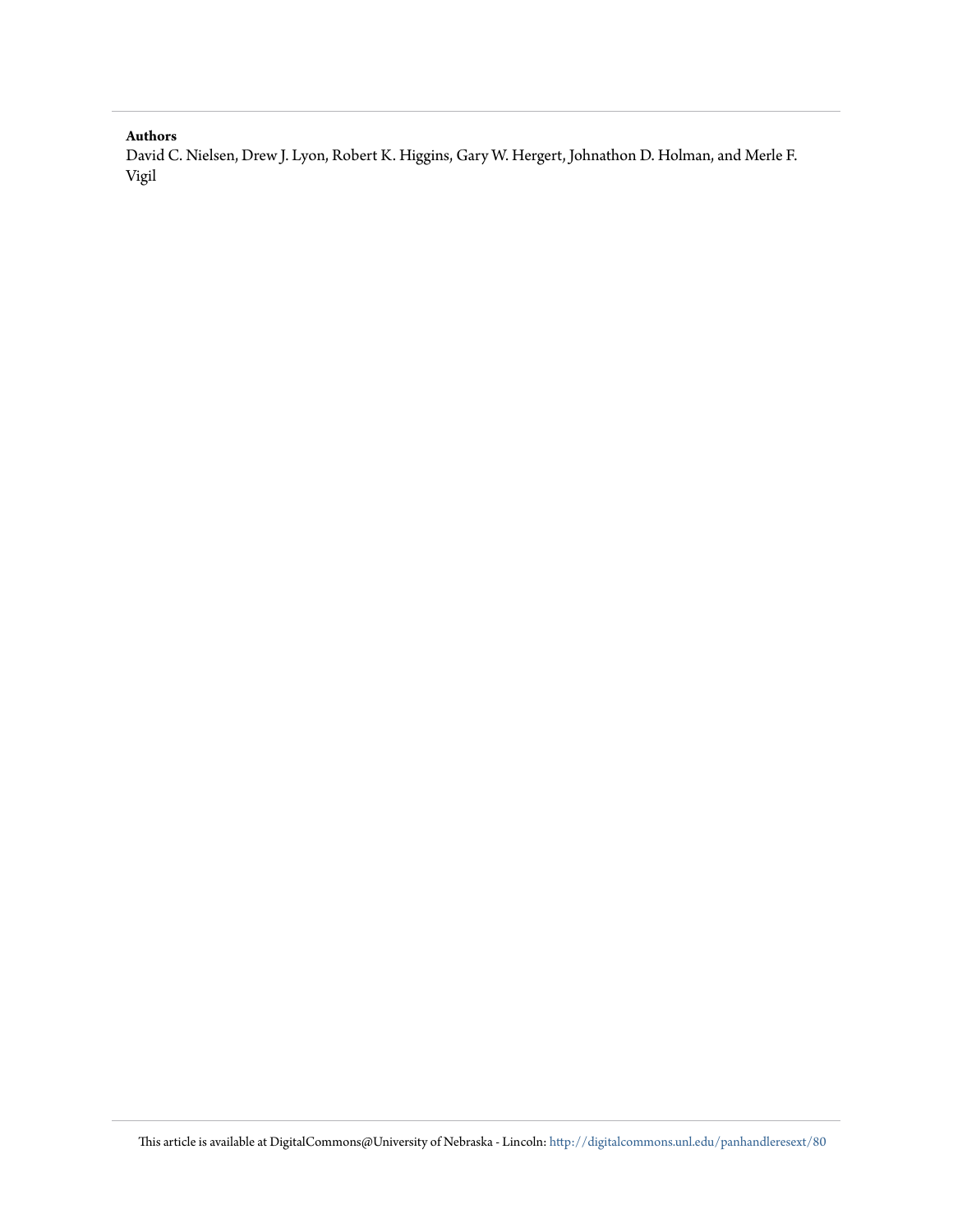# Cover Crop Effect on Subsequent Wheat Yield in the Central Great Plains

David C. Nielsen,\* Drew J. Lyon, Robert K. Higgins, Gary W. Hergert, Johnathon D. Holman, and Merle F. Vigil

# **ABSTRACT**

Crop production systems in the water-limited environment of the semiarid central Great Plains may not have potential to profitably use cover crops because of lowered subsequent wheat (*Triticum asestivum* L.) yields following the cover crop. Mixtures have reportedly shown less yield-reducing effects on subsequent crops than single-species plantings. This study was conducted to determine winter wheat yields following both mixtures and single-species plantings of spring-planted cover crops. The study was conducted at Akron, CO, and Sidney, NE, during the 2012–2013 and 2013–2014 wheat growing seasons under both rainfed and irrigated conditions. Precipitation storage efficiency before wheat planting, wheat water use, biomass, and yield were measured and water use efficiency and harvest index were calculated for wheat following four single-species cover crops (flax [*Linum usitatissimum* L.], oat [*Avena sativa* L.], pea [*Pisum sativum* ssp. *arvense* L. Poir], rapeseed [*Brassica napus* L.]), a 10-species mixture, and a fallow treatment with proso millet (*Panicum miliaceum* L.) residue. There was an average 10% reduction in wheat yield following a cover crop compared with following fallow, regardless of whether the cover crop was grown in a mixture or in a single-species planting. Yield reductions were greater under drier conditions. The slope of the wheat water use–yield relationship was not significantly different for wheat following the mixture  $(11.80 \text{ kg ha}^{-1} \text{ mm}^{-1})$  than for wheat following single-species plantings  $(12.32-13.57 \text{ kg ha}^{-1} \text{ mm}^{-1})$ . The greater expense associated with a cover crop mixture compared with a single species is not justified.

This document is a U.S. government work and is not subject to copyright in the United States.

Published in Agron. J. 108:243–256 (2016) doi:10.2134/agronj2015.0372 Received 6 Aug. 2015 Accepted 1 Oct. 2015

Copyright © 2016 by the American Society of Agronomy 5585 Guilford Road, Madison, WI 53711 USA All rights reserved

IN RECENT YEARS the USDA-Natural Resources<br>Conservation Service has widely promoted the use of c<br>crops in cropping systems to improve soil health throug<br>out the United States (USDA-NRCS, 2015; SARE, 2015). n recent years the USDA-Natural Resources Conservation Service has widely promoted the use of cover crops in cropping systems to improve soil health through-There are indisputable reasons for implementing cover crops such as providing protection from wind and water erosion and building soil organic matter levels (Bilbro, 1991; Langdale et al., 1991; Unger and Vigil, 1998; Blanco-Canqui et al., 2013). But in semiarid regions (250–500 mm annual precipitation) which are chronically short of water for stable dryland crop production, there may be significant costs associated with cover crop water use and reductions in subsequent cash crop yields that will make successful implementation of cover crops difficult to achieve.

Unger and Vigil (1998) presented a literature review of studies documenting the effects of cover crops on subsequent crop yields, primarily focused on soil water relationships. More recent studies have been done to characterize and quantify the effect of cover crops on subsequent crop yields. Some studies have shown positive effects on yield and some have shown negative effects. In Table 1 we present only a small fraction of these additional reports on cover crop effects on subsequent crop yields. In the studies that have been done in the semiarid environments of the central and southern Great Plains (Colorado, Kansas, Oklahoma, Texas) most studies have shown that growing cover crops reduced subsequent crop yields. Unger et al. (2006) cautioned that cover crop use in semiarid dryland regions could be detrimental to yields of subsequent crops because of the water that the cover crop used that was not

D.C. Nielsen and M.F. Vigil, USDA-ARS, Central Great Plains Research Station, 40335 County Road GG, Akron, CO 80720; D.J. Lyon, Dep. Crop and Soil Sciences, Washington State Univ., 169 Johnson Hall, P.O. Box 646420, Pullman, WA 99164–6420; R.K. Higgins, Univ. of Nebraska, High Plains Ag Lab, 3257 Rd 109, Sidney, NE 69162; G.W. Hergert, Univ. of Nebraska Panhandle Research and Extension Center, 4502 Ave. I, Scottsbluff, NE 69361; and Johnathon D. Holman, Southwest Research and Extension Center, 4500 East Mary Street, Garden City, KS 67846. Disclaimer: The use of trade, firm, or corporation names is for the information and convenience of the reader. Such use does not constitute an official endorsement or approval by the United States Department of Agriculture or the Agricultural Research Service of any product or service to the exclusion of others that may be suitable. The U.S. Department of Agriculture (USDA) prohibits discrimination in all its programs and activities on the basis of race, color, national origin, age, disability, and where applicable, sex, marital status, familial status, parental status, religion, sexual orientation, genetic information, political beliefs, reprisal, or because all or part of an individual's income is derived from any public assistance program. \*Corresponding author (david.nielsen@ars.usda.gov).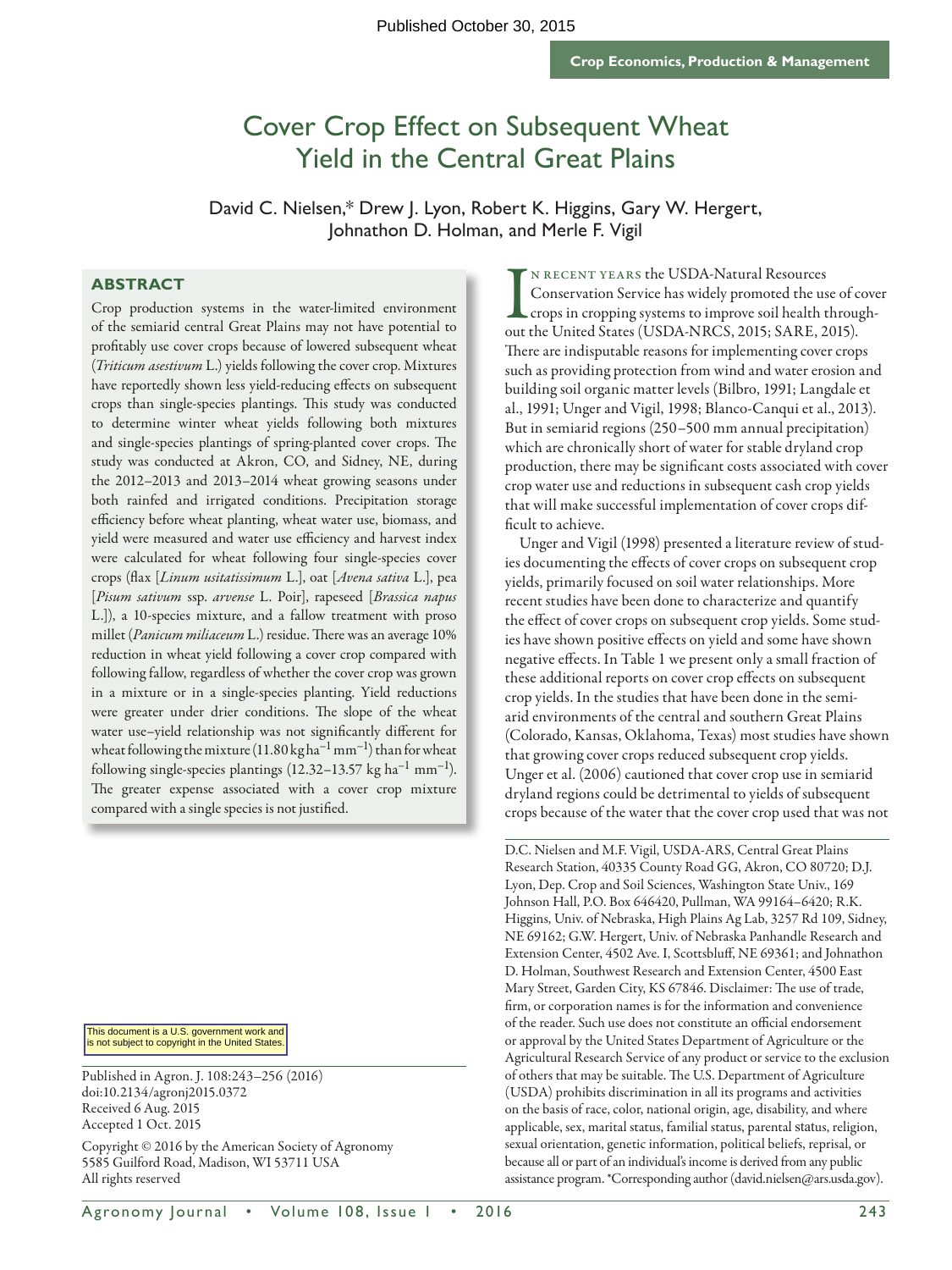|  |  |  |  |  | Table 1. Previous research on cover crop/previous crop effects on yield of subsequent crops. |  |  |  |  |
|--|--|--|--|--|----------------------------------------------------------------------------------------------|--|--|--|--|
|--|--|--|--|--|----------------------------------------------------------------------------------------------|--|--|--|--|

|                         |                         |                   | able 1: 1 lettous research on cover eropy previous erop encees on yield or subsequent erops. |                    |                       |                           |                               |
|-------------------------|-------------------------|-------------------|----------------------------------------------------------------------------------------------|--------------------|-----------------------|---------------------------|-------------------------------|
| Study location          | Annual<br>precipitation | Years of<br>study | Cover crop/Previous crop                                                                     | Subsequent<br>crop | Yield after<br>fallow | Yield after<br>cover crop | Source                        |
|                         | mm                      |                   |                                                                                              |                    |                       | - kg ha <sup>– I</sup> –  |                               |
| Khamishly, Syria        | $243 - 719$             | 10                | Medic and vetch                                                                              | Wheat              | 2,570                 | 1,900-2,010               | Christiansen et<br>al. (2015) |
| <b>Central Kansas</b>   | na <sup>+</sup>         | ı                 | Oat                                                                                          | Soybean            | 2,843                 | 2,194                     | Palen et al.                  |
|                         |                         |                   | Oat                                                                                          | Wheat              | 4,052                 | 3,904                     | (2015)                        |
|                         |                         |                   | Oat                                                                                          | Soybean            | 866                   | 517                       |                               |
|                         |                         |                   | 10-species mixture                                                                           | Soybean            | 866                   | 349                       |                               |
|                         |                         |                   | Rye                                                                                          | Soybean            | 2,809                 | 2,305                     |                               |
| Five Points, CA         | Irrigated               | $\overline{10}$   | Triticale/rye/vetch mixture                                                                  | Tomato             | 111,400               | 105,300                   | Mitchell et al.               |
|                         |                         |                   |                                                                                              | Cotton             | 129,400               | 124,400                   | (2015)                        |
| Andover, SD             | 428‡                    | $\mathbf{I}$      | Radish, winter canola                                                                        | Corn               | 13,390                | 13,020                    |                               |
| Andover, SD             | 307‡                    | ı                 | Radish, winter canola,<br>turnip                                                             | Corn               | 11,830                | 10,070                    | Reese et al.<br>(2014)        |
| Trail City, SD          | $247+$                  | $\mathbf{I}$      | Radish, turnip, lentil, pea,<br>millet                                                       | Corn               | 6,900                 | 7,660                     |                               |
| Boone, IA               | na                      | $\overline{2}$    | Winter rye                                                                                   | Soybean            | 3,140                 | 2,000                     | Singer and                    |
|                         |                         |                   | Winter rye (volunteer)                                                                       | Corn               | 11,290                | 10,400                    | Kohler (2005)                 |
| Andover, SD             | 257-460§                | $\overline{2}$    | 3-species mixture,<br>interseeded                                                            | Corn               | 10,660                | 10,570                    | Bich et al.<br>(2014)         |
| Trail City, SD          | 439§                    | 1                 | 3-species mixture,<br>interseeded                                                            | Corn               | 6,900                 | 7,310                     |                               |
| Aurora, SD              | 386-493§                | 2                 | 3-species mixture,<br>interseeded                                                            | Corn               | 9,600                 | 9,190                     |                               |
| Boone, IA               | na                      | 4                 | Winter wheat (volunteer)                                                                     | Corn               | 9,750                 | 8,440                     | McDonald et al.               |
|                         |                         |                   | Winter rye (volunteer)                                                                       | Corn               | 9,750                 | 9,100                     | (2008)                        |
|                         |                         |                   | Winter triticale<br>(volunteer)                                                              | Corn               | 9,750                 | 8,660                     |                               |
| Loomis, NE              | na                      |                   | 6-species mixture                                                                            | Wheat              | 4,370                 | 3,230                     | Thompson et                   |
| Wilcox, NE              | na                      |                   | 5-species mixture                                                                            | Corn               | 9,910                 | 9,280                     | al. (2014)                    |
| Glenvil, NE             | na                      |                   | 7-species mixture                                                                            | Corn               | 11,160                | 10,850                    |                               |
| Beaver Crossing,<br>NE. | Irrigated               |                   | Rye                                                                                          | Corn               | 15,550                | 15,490                    |                               |
| Ithaca, NE              | Irrigated               | $\mathbf{I}$      | 5-species mixture                                                                            | Soybean            | 4,300                 | 4,300                     |                               |
| Denton, MT              | $262 - 364$             | 2                 | Pea                                                                                          | Wheat              | 1,740                 | 1,730                     | Miller et al.                 |
| Havre, MT               |                         |                   | Pea                                                                                          | Wheat              | 2,630                 | 1,480                     | (2006)                        |
| Amsterdam, MT           |                         |                   | Pea                                                                                          | Wheat              | 2,480                 | 2,610                     |                               |
| Culberson, MT           | 248-374¶                | 12                | Lentil                                                                                       | Wheat              | 2,475                 | 2,110                     | Allen et al.<br>(2011)        |
| Havre, MT               | $77 - 246$              | 4                 | Lentil                                                                                       | Spring Wheat       | 1,000                 | 580                       | Lenssen et al.                |
|                         |                         |                   | Mustard                                                                                      | Spring Wheat       | 1,000                 | 530                       | (2007)                        |
|                         |                         |                   | Chickpea                                                                                     | Spring Wheat       | 1,000                 | 700                       |                               |
|                         |                         |                   | Pea                                                                                          | Spring Wheat       | 1,000                 | 630                       |                               |
| Culberson, MT           | 248-374¶                | 4                 | Lentil                                                                                       | Wheat              | 2,820                 | 2,040                     | Pikul et al.<br>(1997)        |
| Culberson, MT           | $321 - 423$             | 4                 | <b>Barley</b>                                                                                | Durum              | 3,211                 | 2,490                     | Lenssen et al.                |
|                         |                         |                   | Barley, pea                                                                                  | Durum              | 3,211                 | 2,510                     | (2010)                        |
|                         |                         |                   | Foxtail millet                                                                               | Durum              | 3,211                 | 2,460                     |                               |
| Bozeman, MT             | 310-340                 | 3                 | Pea<br>Lentil                                                                                | Wheat              | 3,230<br>3,230        | 3,160<br>3,230            | Burgess et al.<br>(2014)      |
| Moccasin, MT            | 275-441                 | 3                 | Pea                                                                                          | Wheat              | 2,140                 | 2,190                     | Chen et al.<br>(2012)         |
| Akron, CO               | 165-496                 | 6                 | Pea, TI#                                                                                     | Wheat              | 3,920                 | 3,020                     | Nielsen and<br>Vigil (2005)   |
|                         |                         |                   | Pea, T <sub>2</sub>                                                                          |                    | 3,920                 | 2,270                     |                               |

(continued next page)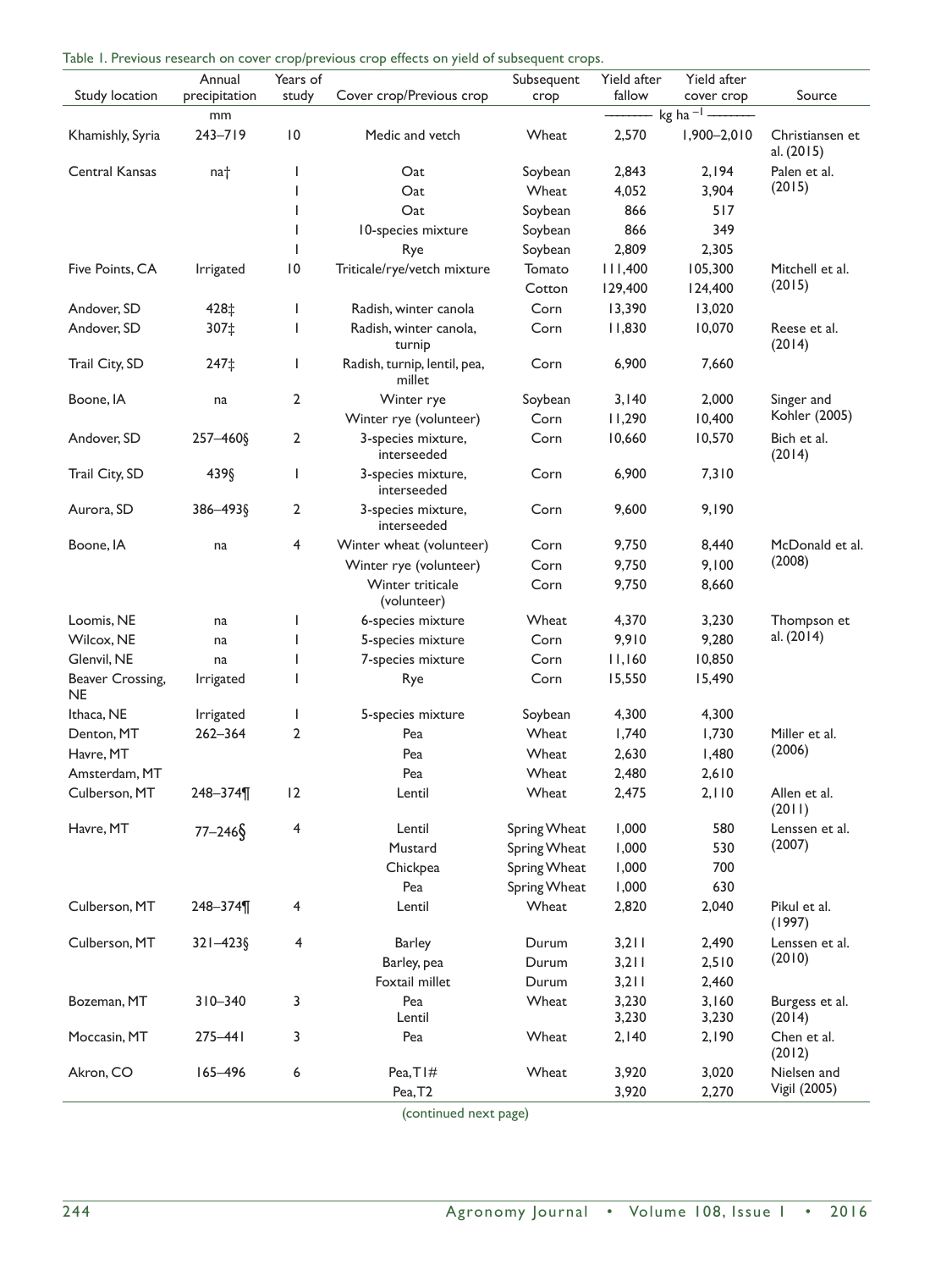| Study location  | Annual<br>precipitation | Years of<br>study | Cover crop/Previous crop                                  | Subsequent<br>crop | Yield after<br>fallow | Yield after<br>cover crop | Source                            |  |
|-----------------|-------------------------|-------------------|-----------------------------------------------------------|--------------------|-----------------------|---------------------------|-----------------------------------|--|
|                 | mm                      |                   |                                                           |                    |                       | $kg$ ha $^{-1}$ -         |                                   |  |
| El Reno, OK     | 365-478++               | 3                 | Soybean                                                   | Wheat              | 3,615                 | 3,090                     | Northup and                       |  |
|                 |                         |                   | Lablab                                                    | Wheat              | 3,615                 | 3,500                     | Rao (2015)                        |  |
| Vernon, TX      | na, dryland             | <sup>1</sup>      | Crimson clover                                            | Cotton, lint       | 470                   | 580                       | DeLaune                           |  |
|                 |                         |                   | Pea                                                       |                    | 380<br>470            |                           | (2014)                            |  |
|                 | irrigated               |                   | 6-species mixture                                         | Cotton, lint       | 1,270                 | 1,130                     |                                   |  |
| Vernon, TX      | na, dryland             | 3                 | Winter rye                                                | Cotton, lint       | 290                   | 256                       | Sij et al. (2004)                 |  |
| Vernon, TX      | na, dryland             | I                 | 7-species mixture                                         | Wheat              | 150                   | 30                        | Mubvumba<br>and DeLaune<br>(2014) |  |
| Electra, TX     | na, dryland             |                   | Not specified                                             | Cotton             | 570                   | 260                       | Baughman et al.<br>(2007)         |  |
| Garden City, KS | $308 - 551$             | 4                 | Pea                                                       | Wheat              | 3,760                 | 3,360                     | Holman et al.                     |  |
|                 | 439                     |                   | 6-species mixture                                         | Wheat              | 940                   | 200                       | (2014)                            |  |
| Tribune, KS     | na                      | 3                 | Hairy vetch, T1 #                                         | Wheat              | 2,687                 | 1,927                     | Schlegel and                      |  |
|                 |                         |                   | Hairy vetch, T2                                           | Wheat              | 2,687                 | 1,477                     | Havlin (1997)                     |  |
|                 | na                      | 2                 | Hairy vetch, T1 §§                                        | Sorghum            | 2,640                 | 2,010                     |                                   |  |
|                 |                         |                   | Hairy vetch, T2                                           | Sorghum            | 2,640                 | 1,420                     |                                   |  |
| Sidney, NE      | 347-548                 | 3                 | Oat/pea mixture                                           | Wheat              | 2,010                 | 1,560                     | Lyon et al.<br>(2004)             |  |
| Colby, KS       | 220-466                 | 6                 | Spring canola                                             | Wheat              | 2,840                 | 1,170                     | Aiken et al.<br>(2013)            |  |
| Big Sandy, MT   | 330-345                 | 2                 | Spring pea                                                | Wheat              | 2,300                 | 1,940                     | Miller et al.                     |  |
|                 |                         |                   | Winter pea                                                | Wheat              | 2,300                 | 2,420                     | (2011)                            |  |
| Morris, MN      | $272 - 410\frac{5}{9}$  | 2                 | Winter rye (terminated<br>3.5 wk before corn<br>planting) | Corn silage        | 20,200                | 19,600                    | Krueger et al.<br>(2011)          |  |
|                 |                         |                   | Winter rye (harvested 2 d<br>before corn planting)        | Corn silage        | 20,200                | 15,700                    |                                   |  |

† na, not available.

‡ May through September.

§ April through September.

¶ April through October.

# T1 is legume termination date approximately 100 d before wheat planting; T2 is legume termination date approximately 70 d before wheat planting. †† September through April.

‡‡ T1 is hairy vetch termination date approximately 93 d before wheat planting; T2 is hairy vetch termination date approximately 50 d before wheat planting.

§§ T1 is hairy vetch termination date approximately 56 d before sorghum planting; T2 is hairy vetch termination date approximately 26 d before sorghum planting.

replenished by precipitation between the time of cover crop termination and planting the next crop. But even in some studies conducted in more humid conditions, negative effects on yield have been reported, although the yield reduction was attributed to effects other than cover crop water use (though soil water was not always measured). In those cases yield depressions were sometimes associated with emergence and stand establishment problems or N unavailability. In the results from the U.S northern Great Plains states and Canadian Prairie provinces, yields were not as frequently reduced by a prior cover crop and this is likely a result of the lower demand for water seen at those locations (Robinson and Nielsen, 2015)

Recent statements have been made which suggest that the results of these studies given in Table 1 (and others) that document the yield-reducing effects of cover crops on subsequent crop yield in semiarid environments do not apply to situations in which cover crops are grown in mixtures compared with single-species plantings. The reason given for disregarding

the results of these previous studies was because cover crop mixtures use far less water than single-species plantings (R. Archuleta, NRCS, Greensboro, NC, personal communication, 2013; K. Buttle, NRCS, Scottsbluff, NE, personal communication, 2010; Berns and Berns, 2009) due to enhanced microbiological activity (soil fungal and bacterial associations) that improve drought tolerance through access to greater soil volume (East, 2013) (Dr. K. Nichols, formerly USDA-ARS, Mandan, ND, now Rodale Institute, Kurtztown, PA, personal communication, 2012). However, Nielsen et al. (2015a) reported that cover crop mixtures do not use less water than single-species plantings of cover crops, and Calderón et al. (2015) reported no differences in microbiological populations for cover crop mixtures compared with single-species plantings.

Several researchers have noted the importance of timely termination of cover crops to limit water use such that detrimental impacts on yields of subsequent crops can be minimized. Unger and Vigil (1998) noted that in semiarid regions, where the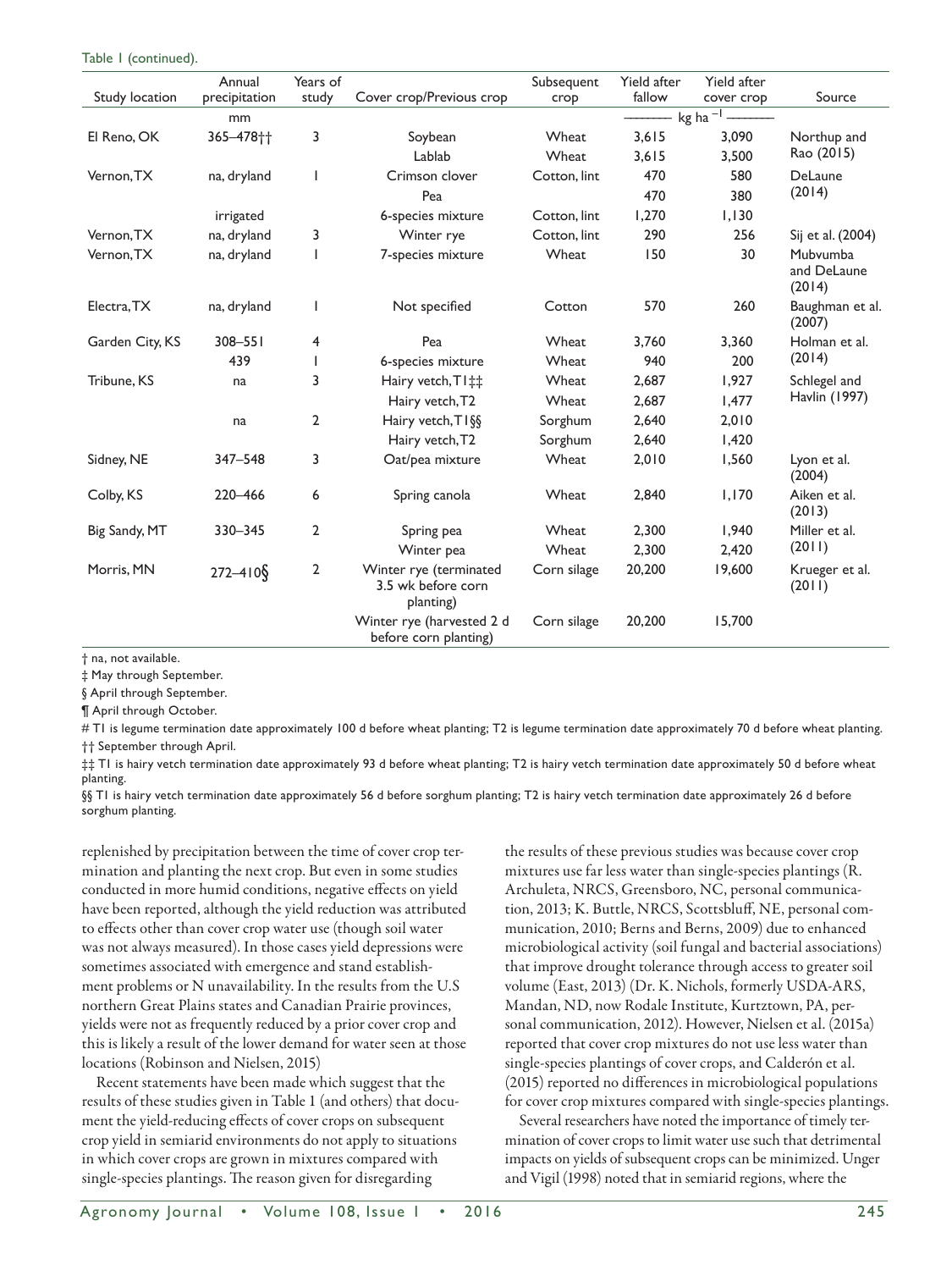primary purpose of cover crops was soil surface protection from erosion, the recommendation was to allow the cover crop to grow until it provided sufficient ground cover, but to terminate it as early as possible to allow sufficient time for soil water storage before planting the next crop. Nielsen and Vigil (2005) observed that 6-yr average dryland winter wheat yields in northeastern Colorado were reduced by a prior spring-planted legume cover crop by 58, 59, 75, and 77% with termination 100, 90 79, and 69 d, respectively, before wheat planting (compared with summer fallow ahead of wheat). In contrast to these observations are the much lower yield reductions reported by Poore (2013) from a computer simulation study (50 yr) using the uncalibrated WEPS model (Wagner, 1996) in which a spring-planted pea cover crop was simulated to grow on silt loam soils in western Nebraska and southwestern Kansas. The simulated results showed no wheat yield reductions when the cover crop was terminated 90 d before wheat planting (compared with wheat after summer fallow), and 6 to 7%, 15 to 16%, and 18 to 20% yield reductions with termination 60, 30, and 15 d before wheat planting, respectively.

The objectives of this experiment were to determine water use, grain yield, and water use efficiency of wheat following cover crops compared with following fallow, and to determine if the water use, grain yield, and water use efficiency of wheat following a 10-species cover crop mixture was different from that of wheat following single-species cover crop plantings.

# **MATERIALS AND METHODS**

The study was conducted during the 2012–2013 and 2013– 2014 wheat growing seasons at the USDA-ARS Central Great Plains Research Station, 6.4 km east of Akron, CO, (40°09' N, 103°09¢ W, 1384 m elevation above sea level) and at the University of Nebraska High Plains Ag Lab, 9.7 km northwest of Sidney, NE (41°12' N, 103°0' W, 1315 m elevation above sea level). The soil type at both locations was silt loam (Akron: Weld silt loam [fine, smectitic, mesic Aridic Argiustoll]; Sidney: Keith silt loam [fine-silty, mixed, superactive, mesic Aridic Argiustoll]).

The cropping system being investigated was a no-till proso millet–spring cover crop–winter wheat rotation. In this system, proso millet was harvested in mid-September and a cover crop was planted in early April. The cover crop was terminated in mid-June and winter wheat was planted in late September. The experiment was laid out as a split plot design with four replications at both locations. The main plot factor was irrigation treatment (rainfed or irrigated) and the split plot factor (six treatments) was prior cover crop species (four single-species cover crop plantings [flax, oat, pea, rapeseed], one 10-species cover crop mixture, and a no-till fallow treatment with proso millet residue). The species in the mixture were rapeseed, flax, oat, pea, lentil (*Lens culinaris* L.), common vetch (*Vicia sativa* L.), berseem clover (*Trifolium alexandrinum* L.), barley (*Hordeum vulgare* L.), phacelia (*Phacelia tenacetifolia* L.), and safflower (*Carthamus tinctorius* L.). The make-up of this mixture was recommended by Green Cover Seed, Bladen, NE (Keith Berns, personal communication, 2011) so as to provide the best chance of replicating the results reported by Berns and Berns (2009) in which cover crops grown in mixtures did not use soil water to produce biomass. Main plots (irrigation treatment) were 6.1 by 54.6 m (2013) and 12.2 by 36.6 m (2014) at Akron and 4.6 by 54.6 m (both years)

at Sidney. A 4.6 m alley separated main plots to minimize border effects. Individual split plot dimensions were 6.1 by 9.1 m (2013) and 6.1 by 12.2 m (2014) at Akron, and 4.6 by 9.1 m (both years) at Sidney. Cover crop planting and termination dates, seeding rates, mixture composition and other cultural details are given in Nielsen et al. (2015a). Wheat was planted approximately 100 d following the herbicide application that terminated cover crop growth (planting dates and other cultural practices given in Table 2), except at Sidney in 2014 where planting occurred 65 d after cover crop termination due to late planting of the cover crop (cool wet conditions) and late termination (Nielsen et al., 2015a). Two herbicide applications were necessary at Akron in 2012 as the first application was ineffective at completely stopping cover crop growth and water use, especially that of rapeseed.

At Akron the irrigated plots were watered bi-weekly to simulate average precipitation at Blue Hill, NE [south-central Nebraska, near the site of the study by Berns and Berns (2009)] to determine if wheat water use efficiency was similar in a higher rainfall regime but with similar evaporative demand as at Akron (April through October pan evaporation of about 1830 mm per year; Kohler et al., 1959). The irrigated plots at Sidney were watered bi-weekly to simulate the 30-yr average precipitation at Sidney. Observed and average monthly precipitation and irrigation amounts are shown in Table 3. Irrigations at both locations were applied through linear move irrigation systems, and 13 to 19 mm of water was applied with each irrigation. Thus a wide range of water availability conditions were created over which to evaluate the water use/yield production function and water use efficiency for winter wheat following cover crops.

Soil water was measured at the center of each plot at 0.3-m intervals using a neutron probe (Model 503 Hydroprobe, CPN International, Martinez, CA) at both locations. At Akron the depth intervals were 0.3 to 0.6 m, 0.6 to 0.9 m, 0.9 to 1.2 m, 1.2 to 1.5 m, and 1.5 to 1.8 m. Soil water in the 0.0 to 0.3 m surface layer was determined using time-domain reflectometry (Trase System I, Soil Moisture Equipment Corp., Santa Barbara, CA) with 0.3-m waveguides installed vertically to average the water content over the entire layer. At Sidney all soil water measurements were made with only the neutron probe and the lowest layer measured at Sidney in both years was 0.9 to 1.2 m due to the presence of a restricting calcium carbonate layer that limited access tube insertion depth. The neutron probe was calibrated against gravimetric soil water samples taken in the plot area. Gravimetric soil water was converted to volumetric water by multiplying by the soil bulk density for each depth. Bulk density was determined from the dry weight of the soil cores (38 mm diam. by 300 mm length) taken from each depth at the time of neutron probe access tube installation.

Full season water use was calculated from the water balance as the difference between soil water readings at wheat planting and physiological maturity plus growing season precipitation. Precipitation was manually measured daily at both locations at weather observing sites approximately 300 m from the experimental areas. Runoff and deep percolation were assumed to be negligible. This was considered a reasonable assumption as the slopes in the plot areas were <1% and visual observations in the plot areas following heavy rains did not show evidence of runoff. Analysis of the soil water changes over time at the three lowest measurement layers did not show any evidence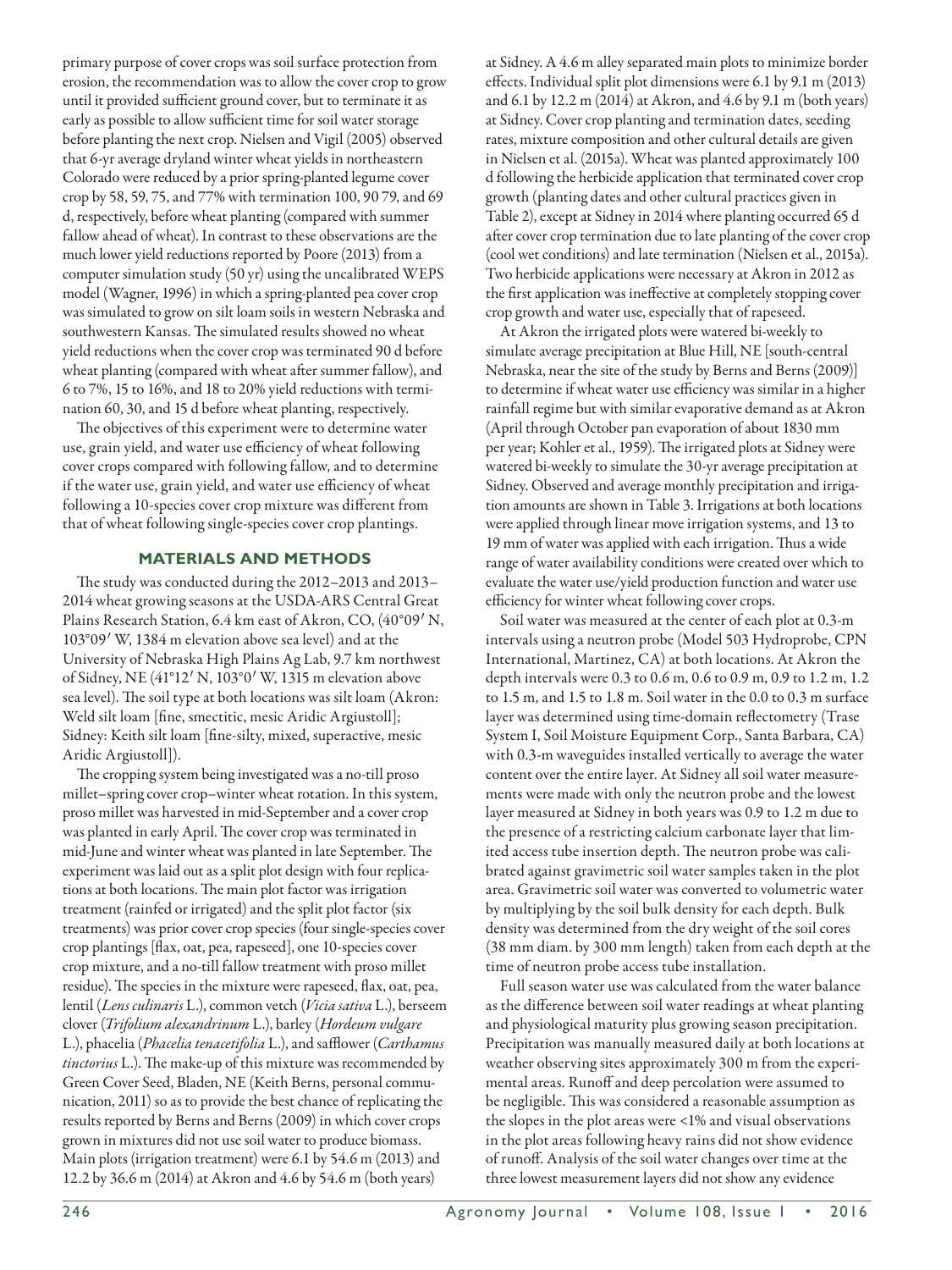Table 2. Cultural practices associated with cover crop termination and subsequent winter wheat planting and harvest at Akron, CO, and Sidney, NE.

| Location                                       | Year         | Cover crop<br>termination | Winter wheat<br>planting date | Seeding<br>rate            | Variety                                                          | Row<br>spacing             | Fertilizer at<br>planting                  | Harvest date         | <b>Harvest</b><br>area |  |  |
|------------------------------------------------|--------------|---------------------------|-------------------------------|----------------------------|------------------------------------------------------------------|----------------------------|--------------------------------------------|----------------------|------------------------|--|--|
|                                                |              |                           |                               | $kg$ ha <sup>-1</sup>      |                                                                  | cm                         | $kg \text{ N}$ ha <sup>-1</sup>            |                      | m <sup>2</sup>         |  |  |
| Akron                                          | 2013         | 16 June 2012              | 19 Sept. 2012<br>67           |                            | Settler CL                                                       | 19.1                       | 67                                         | 8, 9 July 2013       | 11.0                   |  |  |
|                                                | 2014         | 27 June 2013              | 4 Oct. 2013                   | 67                         | <b>Brawl CL</b>                                                  | 19.1                       | 67                                         | 21 July 2014         | 17.2                   |  |  |
| Sidney                                         | 2013         | 15 June 2012              | 20 Sept. 2012                 | 62                         | Pronghorn                                                        | 25.4                       | 45                                         | 13 July 2013         | 8.1                    |  |  |
|                                                | 2014         | 18 July 2013              | 21 Sept. 2013                 | 62                         | Settler CL                                                       | 25.4                       | 56                                         | 22 July 2014         | 8.1                    |  |  |
| Herbicides used to terminate cover crop growth |              |                           |                               |                            |                                                                  |                            |                                            |                      |                        |  |  |
| Location                                       | Date         | Herbicide                 | Herbicide company             |                            | Active ingredient                                                |                            |                                            | Application rate     |                        |  |  |
|                                                |              |                           |                               |                            |                                                                  |                            |                                            | $L$ ha <sup>-1</sup> |                        |  |  |
| Akron                                          | 16 June 2012 | Gramoxone                 |                               | Syngenta, Wilmington, DE   |                                                                  |                            | N,N'-dimethyl-4,4'-bipyridinium dichloride |                      | 3.51                   |  |  |
|                                                |              | 12 July 2012<br>Roundup   |                               | Monsanto, St. Louis, MO    |                                                                  | N-(phosphonomethyl)glycine |                                            |                      | 2.34                   |  |  |
|                                                |              | <b>Brash</b>              | Agrillance, St. Paul, MN      |                            | 2,4-dichlorophenoxyacetic acid and<br>3,6-dichloro-o-anisic acid |                            |                                            | 1.53                 |                        |  |  |
| Akron                                          | 27 June 2013 | Roundup                   | Monsanto, St. Louis, MO       |                            | N-(phosphonomethyl)glycine                                       |                            |                                            |                      | 2.34                   |  |  |
|                                                |              | <b>Brash</b>              | Agrilliance, St. Paul, MN     |                            | 2,4-dichlorophenoxyacetic acid and<br>3,6-dichloro-o-anisic acid |                            |                                            |                      | 1.17                   |  |  |
| Sidney                                         | 16 June 2012 | Roundup                   | Monsanto, St. Louis, MO       |                            | N-(phosphonomethyl)glycine                                       |                            |                                            | 2.34                 |                        |  |  |
| Sidney                                         | 18 July 2013 | Roundup                   | Monsanto, St. Louis, MO       |                            | N-(phosphonomethyl) glycine                                      |                            |                                            |                      | 2.34                   |  |  |
| <b>Banvel</b>                                  |              | BASF, Florham Park, NJ    |                               | 3,6-dichloro-o-anisic acid |                                                                  |                            |                                            | 0.58                 |                        |  |  |

Table 3. Monthly precipitation (P) at Akron CO, and Sidney NE, during the wheat growing season (emergence to physiological maturity) and long-term averages (Pavg). Also shown are irrigation amounts applied to the irrigated treatments at each site (half the plots, with the other half receiving no irrigation).

|           |                |                 | Akron |             | Sidney |       |            |  |
|-----------|----------------|-----------------|-------|-------------|--------|-------|------------|--|
| Year      | Month          | P               | Pavg+ | Irrigation  | P      | Pavg‡ | Irrigation |  |
|           |                |                 |       |             | mm     |       |            |  |
| 2012-2013 | Oct.           | 15              | 23    | 0           | 26     | 23    | 13         |  |
|           | Nov.           | 4               | 4     | 0           | 3      | 12    | 0          |  |
|           | Dec.           | $\overline{10}$ | П     | 0           | 6      | 8     | 0          |  |
|           | Jan.           | 3               | 8     | 0           | 4      | 7     | 0          |  |
|           | Feb.           | $\overline{10}$ | 9     | 0           | 16     | 9     | 0          |  |
|           | Mar.           | 49              | 21    | $\mathbf 0$ | 8      | 23    | 0          |  |
|           | Apr.           | 37              | 42    | 25          | 58     | 41    | 13         |  |
|           | May            | 40              | 73    | 143         | 81     | 73    | 25         |  |
|           | June           | 50              | 62    | 71          | 74     | 80    | 20         |  |
|           | July           | $-\S$           | —     |             | 30     | 63    | $\pmb{0}$  |  |
|           | Growing season | 269             | 263   | 239         | 306    | 276   | 71         |  |
| 2013-2014 | Oct.           | 27              | 23    | 0           | 35     | 23    | 0          |  |
|           | Nov.           | 8               | 4     | 0           | 4      | 12    | 0          |  |
|           | Dec.           | 3               | П     | 0           |        | 8     | 0          |  |
|           | Jan.           | 25              | 8     | 0           | 8      | 7     | 0          |  |
|           | Feb.           | $\overline{10}$ | 9     | 0           | 27     | 9     | 0          |  |
|           | Mar.           | 21              | 21    | 0           | 12     | 23    | 0          |  |
|           | Apr.           | 38              | 42    | $\mathbf 0$ | 13     | 41    | 0          |  |
|           | May            | 97              | 73    | 22          | 97     | 73    | 36         |  |
|           | June           | 83              | 62    | 112         | 81     | 80    | 4          |  |
|           | July           | 58              | 67    | 0           | 9      | 66    | 0          |  |
|           | Growing season | 387             | 330   | 134         | 301    | 342   | 50         |  |

† 1908–2013.

‡ 1946–2013.

§ No Akron values given for July in 2013 because crop reached physiological maturity in June.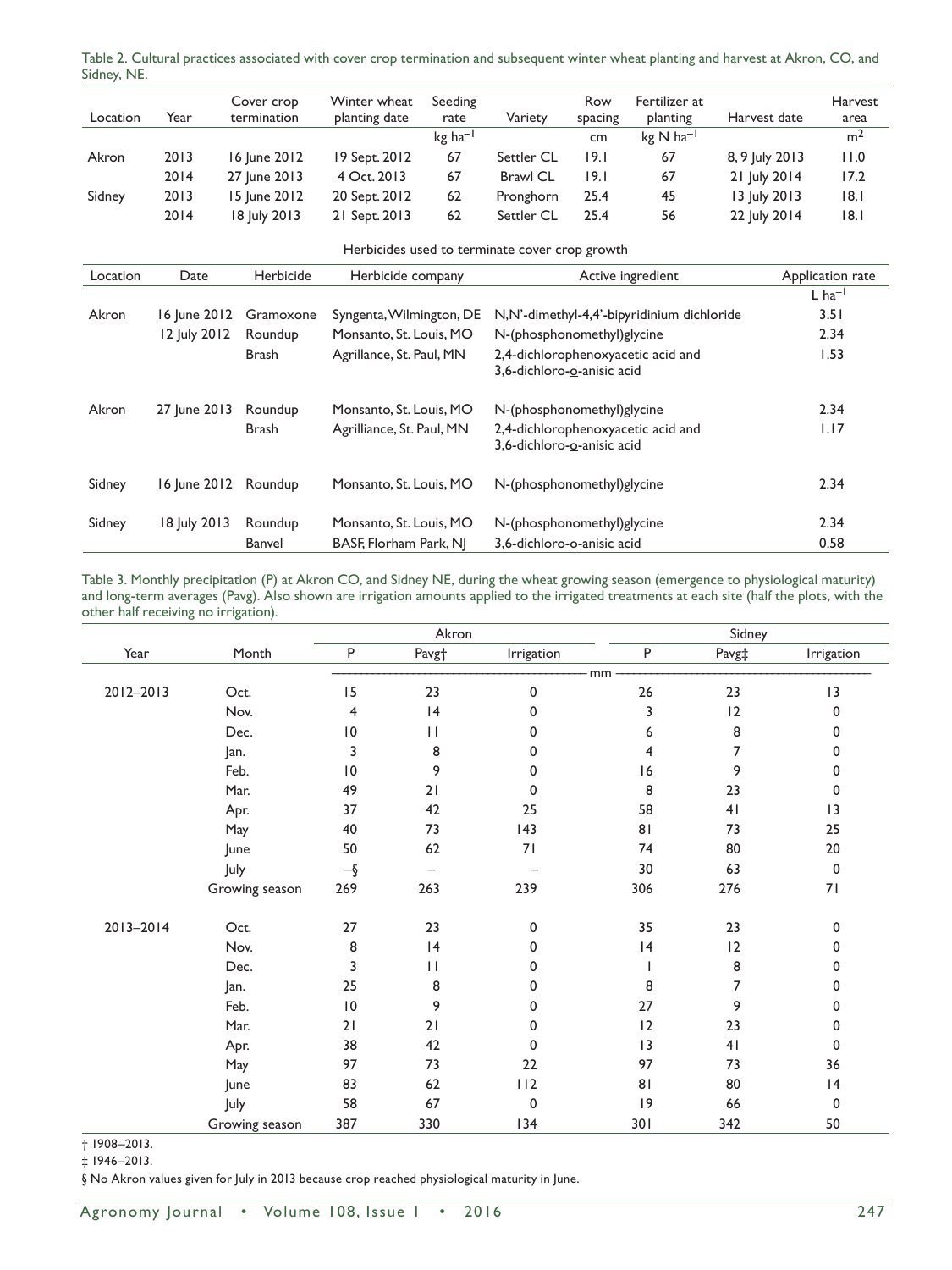of increasing soil water content that would indicate deep percolation.

Water use efficiency was calculated as grain yield  $(kg ha^{-1})$ divided by full season water use (mm). Plant biomass samples were collected at harvest from one sample site near the center of each plot. Sample size areas were 0.19  $\mathrm{m}^2$  (2013) and 0.38 m<sup>2</sup> (2014) at Akron and 0.25 m<sup>2</sup> at Sidney. Samples were oven-dried at  $60^{\circ}$ C to  $0 \text{ g kg}^{-1}$  moisture content. Harvest index was calculated as seed weight divided by total aboveground biomass weight.

Residue cover and precipitation storage efficiency between cover crop termination and wheat planting were evaluated at Akron in both years. Residue cover was evaluated at Akron by the method described by Nielsen et al. (2012) in which four photographs in each plot were taken with a digital camera held level with the horizon and at arm's length to the south of the photographer at midday to minimize shadows. Each digital image was subsequently analyzed using SamplePoint Measurement Software v. 1.53 (Booth et al., 2006; USDA-ARS, 2012). The SamplePoint software was set to select 64 randomly located points in each image. The software operator classified each of the 64 points as either crop residue or soil. The residue cover percentage was calculated as the fraction of 64 sample points that overlaid crop residue. The results from the four areas photographed in each plot were averaged to give a single value of residue cover for each plot at each sampling time. Residue cover was evaluated following cover crop planting (only millet residue was present at this time), following cover crop termination, and immediately following wheat planting in 2012 and 2013. An additional measurement of residue cover was made in 2012 just before wheat planting. No residue cover measurements were made at Sidney.

Precipitation storage efficiency before wheat planting was calculated as the difference between soil water content at cover crop termination and at wheat planting divided by precipitation over that interval. Available soil water at wheat planting was calculated for each 30-cm soil layer as

#### (Volumetric water – lower limit)  $\times$  layer thickness

where the lower limit of water availability was determined previously from the lowest volumetric water observed under winter wheat for this soil type (Ritchie, 1981; Ratliff et al., 1983). Lower limit values used were given in Nielsen et al. (2011).

Analysis of variance for residue cover following cover crop termination and following wheat planting, precipitation

storage efficiency, available soil water at wheat planting, cover crop water use, grain yield, water use efficiency, wheat biomass and harvest index was performed with Statistix 10 software (Analytical Software, Tallahassee, FL). Treatment effects were considered significant when the probability of achieving a greater value of *F* in the analysis of variance was equal to or less than 0.05.

Because of the widely differing water availability conditions from precipitation and irrigation between years and locations, we chose to analyze each of the location–year–irrigation treatment data sets as separate analyses. Considering each of the location–year–irrigation treatment combinations as a separate water availability environment and assuming environment as a random effect and crop as a fixed effect, the analysis of variance showed significant environment and crop treatment differences for precipitation storage efficiency, available soil water at wheat planting, wheat water use, yield, water use efficiency, biomass, and harvest index (Table 4). There were also significant environment by crop interactions for precipitation storage efficiency, wheat water use, yield, water use efficiency, and biomass, but not for available soil water at planting and harvest index. Therefore, the data were analyzed as eight individual randomized complete block analyses by location and year and water treatment.

We previously reported that there were no consistent significant differences in soil water contents or growing season crop water use among the different cover crop species (Nielsen et al., 2015a). In the current analysis we found that six of eight data sets showed no significant cover crop species effects on available soil water at wheat planting, and seven of eight data sets showed no significant cover crop species effects on wheat water use, yield, and water use efficiency (data not shown). Therefore, orthogonal contrasts were computed to compare the effects of fallow vs. cover crop ahead of wheat and to compare the effects of a cover crop mixture vs. single-species cover crops ahead of wheat.

In addition to the randomized complete block analysis of previous cover crop effects on water use efficiency computed as yield divided by water use, differences in water use efficiency due to previous cover crop were also assessed by computing linear regressions of wheat yield vs. water use (production functions). Regression slopes and intercepts were compared for significant differences using Statistix 10 software.

Table 4. Probability that the null hypothesis of no treatment differences due to location-year-irrigation treatment environment or previous cover crop treatment or the interaction of environment and cover crop is true. Environment was considered as a random effect and crop as a fixed effect in the analysis of variance.

| Parameter                                     | Environment | Crop   | Environment × Crop |
|-----------------------------------------------|-------------|--------|--------------------|
| Precipitation storage efficiency <sup>+</sup> | < 0.01      | < 0.01 | < 0.01             |
| Available soil water at wheat planting        | < 0.01      | < 0.01 | 0.07               |
| Wheat water use                               | < 0.01      | < 0.01 | 0.02               |
| Wheat yield                                   | < 0.01      | < 0.01 | 0.02               |
| Wheat water use efficiency                    | < 0.01      | < 0.01 | 0.01               |
| Wheat biomass at harvest                      | < 0.01      | < 0.01 | 0.02               |
| Harvest index                                 | < 0.01      | < 0.01 | 0.15               |

† Precipitation storage efficiency between cover crop termination and wheat planting.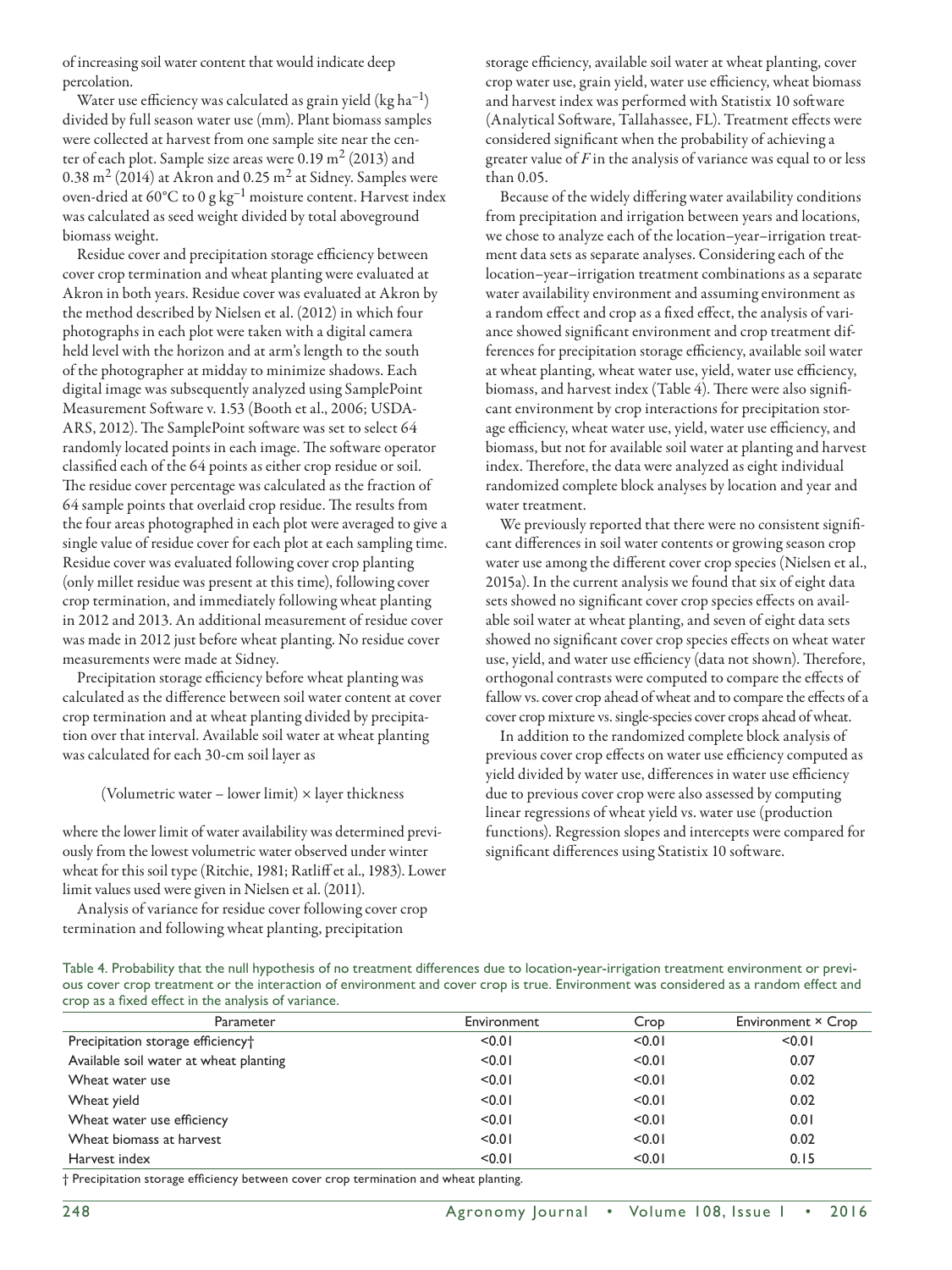# **RESULTS**

#### **Precipitation**

The precipitation received during the winter wheat growing seasons at the various locations during the 2 yr of the study ranged from 269 mm (Akron 2012–2013) to 387 mm (Akron 2013–2014) (Table 3). The sum of growing season precipitation plus irrigation ranged from 351 mm (Sidney 2013–2014) to 521 mm (Akron 2013–2014). As stated earlier, the much greater irrigation amounts applied at Akron compared with Sidney are the result of attempting to simulate the greater average growing season precipitation experienced in south-central Nebraska. These conditions provided a broad range of water availability for quantifying cover crop effects on subsequent wheat water use, yield, and water use efficiency.

# **Residue Cover, Precipitation Storage Efficiency between Cover Crop Termination and Wheat Planting, Available Soil Water at Wheat Planting, and Wheat Water Use**

#### **Fallow Treatment vs. Cover Crop**

Residue cover values following cover crop termination and residue dry-down (Table 5) and following wheat planting were only measured at Akron. Under the dryland (rainfed) condition, the residue cover following cover crop termination was not significantly greater for the cover crop treatments than for the proso millet fallow treatment, averaging 68.4% for the fallow treatment and 73.0% for the cover crop treatments. However, for the irrigated treatments, where the additional available water increased cover crop biomass production (Nielsen et al., 2015b) and increased decomposition of the proso millet residue, the cover crop residue cover (average 81.9%) was greater than the proso millet residue cover in the fallow treatment (average 60.7%). Residue cover following wheat planting was greater in all four data sets where cover crops had been grown (average 44.9%) compared with the fallow treatment (average 24.1%) which showed a large loss of residue cover due to residue decomposition and destruction by the grain drill during planting. These differences in residue cover led to consistently greater precipitation storage efficiency where the cover crops were present (average 20.1% at Akron, 39.6% at Sidney) compared with the fallow treatment (average 1.4% at Akron, 19.3% at Sidney). Averaged over both sites, both years, and both water availability conditions, precipitation storage efficiency between cover crop termination and wheat planting averaged 29.8% for the five cover crop treatments compared with 10.4% for the proso millet residue fallow treatment. The available water at wheat planting was always numerically greater for the fallow treatment compared with the cover crop treatment, but only significantly so for five of the eight data sets. This was due to a longer fallow period in the fallow treatment and the cover crops using moisture (Nielsen et al., 2015a). Averaged over all eight data sets the available water at wheat planting was 16% greater for the fallow treatment (263 mm) than for the average cover crop treatment (226 mm). Likewise, wheat water use was always numerically greater for the fallow treatment than for the cover crop treatment, but only significantly so for six of the eight data sets. Averaged over all eight data sets the wheat water use was 8% greater for the fallow treatment (511 mm) than for the average cover crop treatment (471 mm).

#### **Ten-Species Mixture vs. Single-Species Plantings of Cover Crops**

Residue cover values at cover crop termination were not significantly different for the 10-species cover crop mixture compared with the average of the single-species plantings (Table 6) except for the Akron-Irrigated data set collected in 2012 at cover crop termination. Following wheat planting, residue cover was not different for the mixture compared with the single-species plantings in any of the four data sets. There were, however, significant differences in precipitation storage efficiency between cover crop termination and wheat planting for three of the eight data sets, with precipitation storage efficiency being greater for the mixture treatment in two of those data sets and lower for the mixture in one data set. Averaged over all eight data sets, precipitation storage efficiency was not different for the mixture (30.4%) compared with the singlespecies plantings (29.7%). Available water at wheat planting was significantly greater for the mixture compared with the single-species plantings only for the Akron-Irrigated data set in 2013–2014. Averaged over all eight data sets the available water at wheat planting was not significantly different for the cover crop mixture treatment (233 mm) compared with the average of the single-species cover crop treatments (225 mm). Water use was not significantly different for wheat following the 10-species mixture compared with wheat following the single-species cover crops in any of the eight data sets or averaged over all eight data sets.

#### **Wheat Grain Yield, Water Use Efficiency, Biomass Dry Weight, and Harvest Index**

#### **Fallow Treatment vs. Cover Crop**

Grain yield was significantly greater for the fallow treatment compared with the average cover crop treatment at both Akron and Sidney (under both water treatments) for the 2012–2013 crop (Table 5). The percent increase in yield was greatest (66%) for the dryland treatment at Akron and least for the irrigated treatment at Akron (10%). At Sidney wheat yield was 22% greater for the fallow treatment than for the cover crop treatment in the dryland situation and 20% greater for the irrigated situation. The much lower wheat yields at Akron for the 2012– 2013 crop compared with the 2012–2013 crop at Sidney are a result of the lower water use (lower available water at planting and lower growing season precipitation) and a hail storm a week before physiological maturity resulting in some yield loss due to shattering. Under the generally wetter conditions encountered during the 2013–2014 growing season, there were no significant differences in wheat yield between the fallow treatment and the average cover crop treatment.

Wheat water use efficiency ranged from  $3.70 \text{ kg ha}^{-1}$  mm<sup>-1</sup> for the average cover crop treatment under the driest condition (Akron-Dryland in 2012–2013) to 9.83 kg ha<sup>-1</sup> mm<sup>-1</sup> for the wettest condition (Akron-Irrigated in 2012–2013) when the average wheat water use was 643 mm, averaged across all six previous crop treatments (one fallow treatment and five cover crop treatments). Generally, water use efficiency was not different between the fallow treatment and the average cover crop treatment except for dryland treatments during the 2012–2013 growing season at both Akron and Sidney when water use efficiency was greater for the wheat grown on fallow. These two data sets had the lowest yields.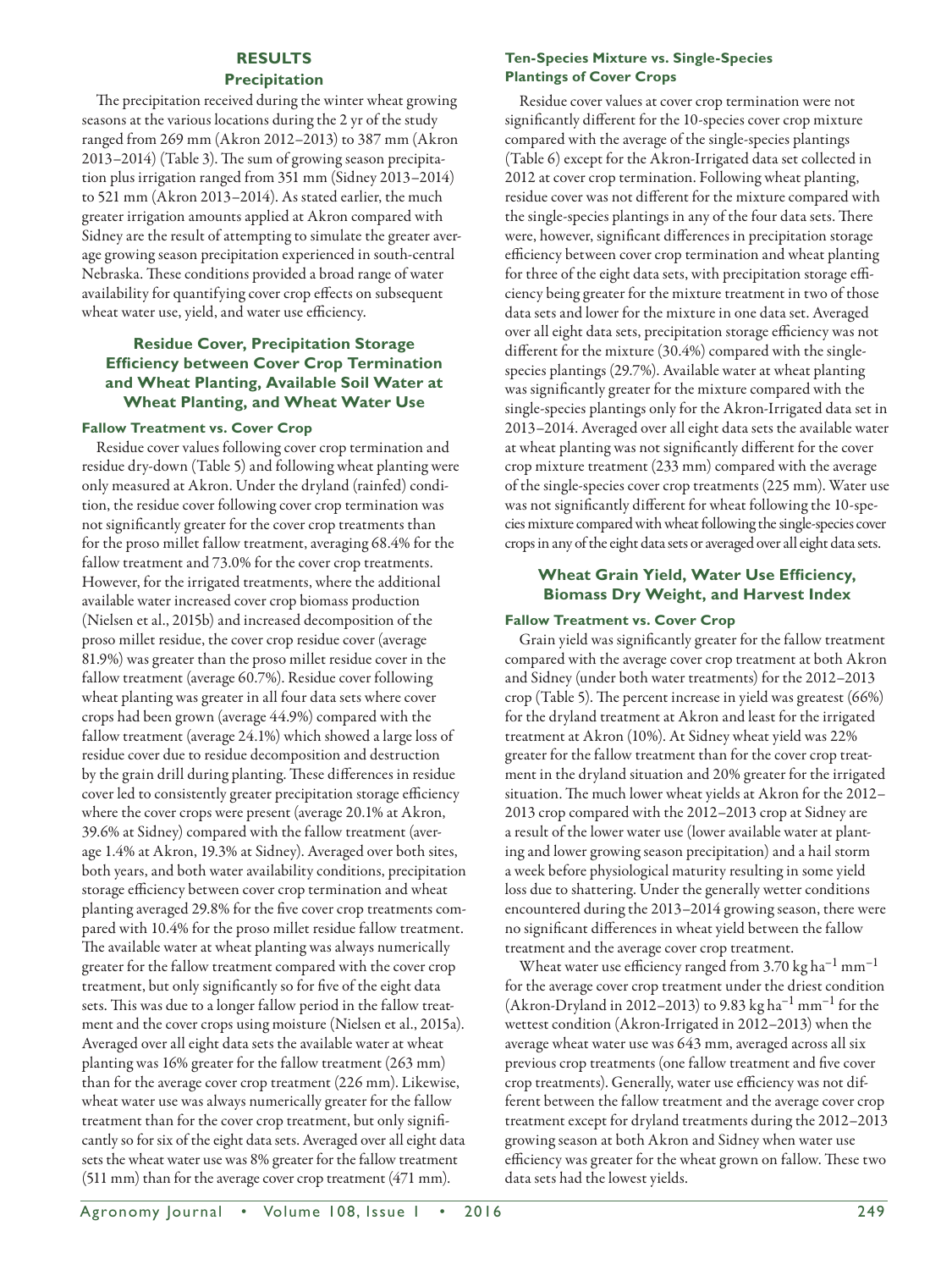Table 5. Percent residue cover at cover crop termination and at winter wheat planting, precipitation storage efficiency (PSE) between cover crop termination and wheat planting, available soil water at wheat planting, wheat water use, grain yield, water use efficiency, biomass dry weight at harvest, and harvest index at Akron, CO, and Sidney, NE. Table shows the orthogonal contrast of the values from the fallow treatment with proso millet residue compared with the average value for all of the five cover crop treatments (flax, oat, pea, rapeseed, and 10-species mixture).

| Location | Year      | Water<br>treatment | Previous<br>crop | Residue cover<br>following<br>cover crop<br>termination | Residue<br>cover<br>following<br>wheat<br>planting | <b>PSE</b> | Available<br>water at<br>planting <sup>+</sup> | Water<br>use | Grain<br>yield‡     | Water use<br>efficiency              | <b>Biomass</b><br>dry<br>weight | Harvest<br>index |
|----------|-----------|--------------------|------------------|---------------------------------------------------------|----------------------------------------------------|------------|------------------------------------------------|--------------|---------------------|--------------------------------------|---------------------------------|------------------|
|          |           |                    |                  |                                                         | $-% -$                                             |            | mm                                             |              | kg ha <sup>-1</sup> | kg ha <sup>-1</sup> mm <sup>-1</sup> | $kg$ ha <sup>-1</sup>           |                  |
| Akron    | 2012-2013 | Dryland            | Fallow           | 73.3                                                    | 27.3                                               | 2.9        | 168                                            | 324          | 1845                | 5.62                                 | 7,870                           | 0.26             |
|          |           |                    | Cover<br>Crop    | 74.7                                                    | 49.7                                               | 20.0       | 151                                            | 293          | 1110                | 3.70                                 | 5,625                           | 0.23             |
|          |           |                    | P                | 0.67                                                    | < 0.01                                             | < 0.01     | 0.40                                           | 0.10         | 0.01                | 0.01                                 | 0.06                            | 0.62             |
|          |           | Irrigated          | Fallow           | 67.8                                                    | 28.5                                               | 7.9        | 272                                            | 699          | 6855                | 9.81                                 | 16,800                          | 0.45             |
|          |           |                    | Cover<br>Crop    | 83.0                                                    | 54.4                                               | 28.6       | 202                                            | 632          | 6210                | 9.83                                 | 14,600                          | 0.47             |
|          |           |                    | P                | < 0.01                                                  | 10.01                                              | < 0.01     | < 0.01                                         | < 0.01       | 0.05                | 0.96                                 | 0.09                            | 0.60             |
| Akron    | 2013-2014 | Dryland            | Fallow           | 63.5                                                    | 23.3                                               | 3.2        | 329                                            | 536          | 4460                | 8.32                                 | 9,920                           | 0.49             |
|          |           |                    | Cover<br>Crop    | 71.3                                                    | 37.8                                               | 17.1       | 292                                            | 500          | 4240                | 8.47                                 | 8,775                           | 0.52             |
|          |           |                    | P                | 0.15                                                    | < 0.01                                             | < 0.01     | 0.16                                           | 0.14         | 0.47                | 0.79                                 | 0.10                            | 0.39             |
|          |           | Irrigated          | Fallow           | 53.6                                                    | 17.4                                               | $-8.3$     | 336                                            | 617          | 5625                | 9.13                                 | 12,065                          | 0.50             |
|          |           |                    | Cover<br>Crop    | 80.7                                                    | 37.7                                               | 14.7       | 318                                            | 585          | 5435                | 9.30                                 | 11,455                          | 0.51             |
|          |           |                    | P                | 10.01                                                   | 10.0                                               | < 0.01     | 0.07                                           | 0.04         | 0.43                | 0.73                                 | 0.40                            | 0.65             |
| Sidney   | 2012-2013 | Dryland            | Fallow           |                                                         |                                                    | 39.5       | 208                                            | 440          | 3310                | 7.57                                 | 8,930                           | 0.43             |
|          |           |                    | Cover<br>Crop    |                                                         |                                                    | 49.0       | 158                                            | 396          | 2710                | 6.82                                 | 7,800                           | 0.43             |
|          |           |                    | P                |                                                         |                                                    | 0.11       | < 0.01                                         | < 0.01       | < 0.01              | 0.08                                 | 0.18                            | 0.99             |
|          |           | Irrigated          | Fallow           |                                                         |                                                    | 28.4       | 263                                            | 584          | 4180                | 7.21                                 | 10, 170                         | 0.43             |
|          |           |                    | Cover<br>Crop    |                                                         |                                                    | 42.3       | 217                                            | 532          | 3490                | 6.53                                 | 10,445                          | 0.41             |
|          |           |                    | P                |                                                         |                                                    | < 0.01     | < 0.01                                         | < 0.01       | 0.01                | 0.08                                 | 0.78                            | 0.33             |
| Sidney   | 2013-2014 | Dryland            | Fallow           |                                                         |                                                    | 3.9        | 256                                            | 426          | 3895                | 9.15                                 | 13,240                          | 0.31             |
|          |           |                    | Cover<br>Crop    |                                                         |                                                    | 36.9       | 238                                            | 401          | 3730                | 9.30                                 | 12,910                          | 0.30             |
|          |           |                    | P                |                                                         |                                                    | 10.01      | 0.01                                           | 0.05         | 0.26                | 0.73                                 | 0.73                            | 0.66             |
|          |           | Irrigated          | Fallow           |                                                         |                                                    | 5.4        | 268                                            | 461          | 4335                | 9.50                                 | 13,485                          | 0.31             |
|          |           |                    | Cover<br>Crop    |                                                         |                                                    | 30.1       | 235                                            | 424          | 4105                | 9.68                                 | 13,855                          | 0.32             |
|          |           |                    | P                |                                                         |                                                    | 10.01      | 0.02                                           | 0.01         | 0.22                | 0.74                                 | 0.69                            | 0.84             |
| Average  |           |                    | Fallow           | 64.5                                                    | 24.1                                               | 10.4       | 263                                            | 511          | 4315                | 8.29                                 | 11,560                          | 0.40             |
|          |           |                    | Cover<br>Crop    | 77.4                                                    | 44.9                                               | 29.8       | 226                                            | 471          | 3880                | 7.96                                 | 10,685                          | 0.40             |
|          |           |                    | P                | 10.0                                                    | 10.0                                               | 10.01      | 10.0                                           | 0.07         | 0.16                | 0.44                                 | 0.21                            | 0.92             |

† Available soil water at wheat planting in the 0- to 180-cm soil profile at Akron and in the 0- to 120-cm soil profile at Sidney.

‡ Grain yield reported at 125 g kg–1 moisture content.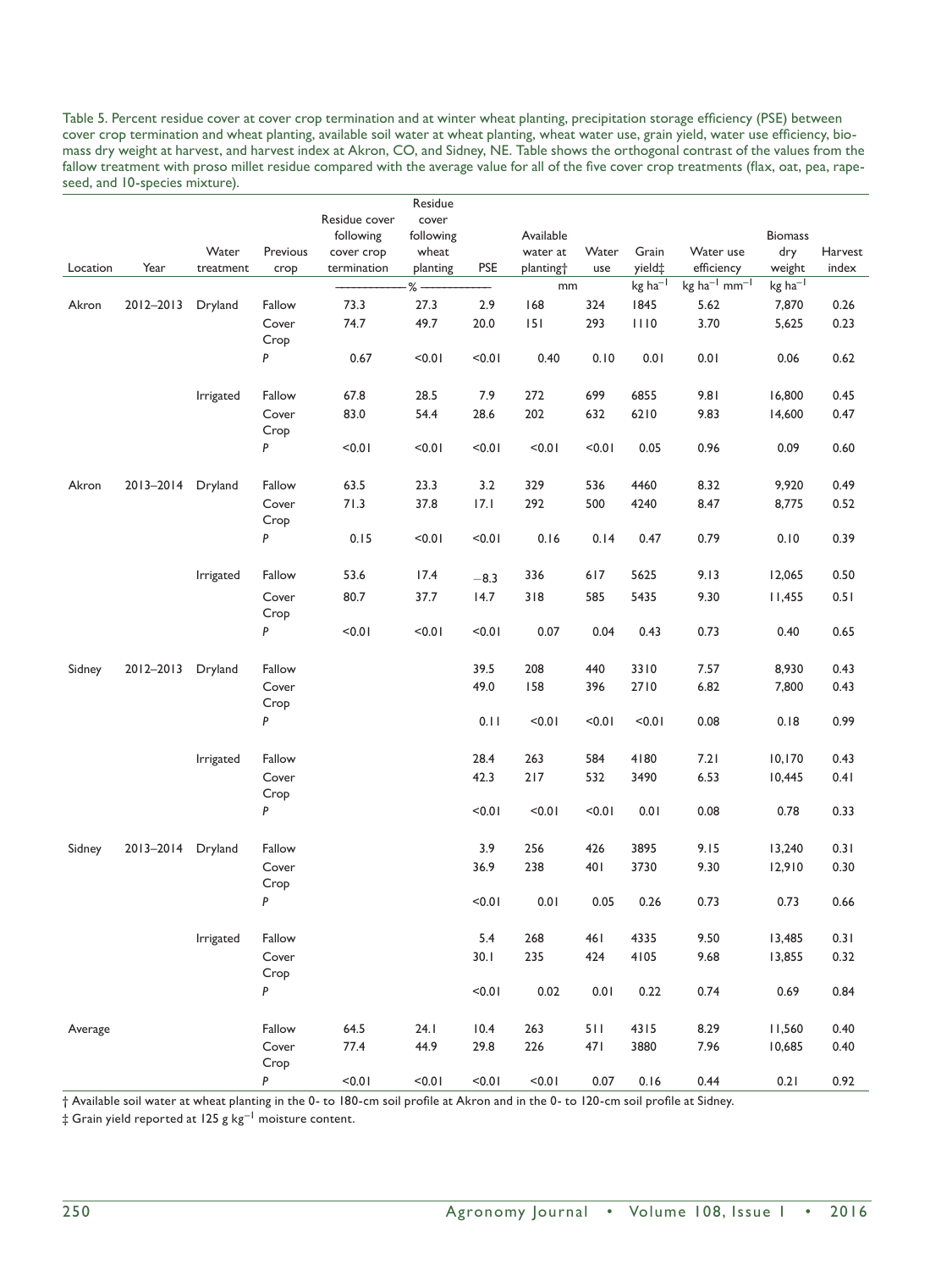Table 6. Percent residue cover at cover crop termination and at winter wheat planting, precipitation storage efficiency (PSE) between cover crop termination and wheat planting, available soil water at wheat planting, wheat water use, grain yield, water use efficiency, biomass dry weight at harvest, and harvest index at Akron, CO, and Sidney, NE. Table shows the orthogonal contrast of the values from the 10-species cover crop mixture treatment compared with the average value for all four single-species cover crop treatments (flax, oat, pea, rapeseed).

|          |           | Water     | Previous                 | Residue<br>cover<br>following<br>cover crop | Residue<br>cover<br>following<br>wheat |            | Available<br>water at | Water | Grain                 | Water use                              | <b>Biomass</b><br>dry | Harvest |
|----------|-----------|-----------|--------------------------|---------------------------------------------|----------------------------------------|------------|-----------------------|-------|-----------------------|----------------------------------------|-----------------------|---------|
| Location | Year      | treatment | crop                     | termination                                 | planting                               | <b>PSE</b> | planting <sup>+</sup> | use   | yield‡                | efficiency                             | weight                | index   |
|          |           |           |                          |                                             | $-26 -$                                |            | mm                    |       | $kg$ ha <sup>-1</sup> | $kg$ ha <sup>-1</sup> mm <sup>-1</sup> | kg ha <sup>-1</sup>   |         |
| Akron    | 2012-2013 | Dryland   | Mixture                  | 78.3                                        | 54.3                                   | 21.6       | 152                   | 304   | 1315                  | 4.21                                   | 5,325                 | 0.27    |
|          |           |           | Single<br><b>Species</b> | 73.8                                        | 48.5                                   | 19.5       | 150                   | 291   | 1060                  | 3.58                                   | 5,700                 | 0.22    |
|          |           |           | P                        | 0.25                                        | 0.21                                   | 0.68       | 0.95                  | 0.43  | 0.30                  | 0.35                                   | 0.76                  | 0.48    |
|          |           | Irrigated | Mixture                  | 87.2                                        | 56.9                                   | 35.9       | 224                   | 645   | 6130                  | 9.47                                   | 16,680                | 0.39    |
|          |           |           | Single<br>Species        | 82.0                                        | 53.8                                   | 26.7       | 197                   | 628   | 6225                  | 9.92                                   | 14,080                | 0.49    |
|          |           |           | P                        | 0.03                                        | 0.38                                   | < 0.01     | 0.19                  | 0.23  | 0.78                  | 0.38                                   | 0.03                  | 0.05    |
| Akron    | 2013-2014 | Dryland   | Mixture                  | 69.3                                        | 30.9                                   | 11.3       | 300                   | 515   | 4510                  | 8.75                                   | 7,925                 | 0.61    |
|          |           |           | Single<br>Species        | 71.9                                        | 39.5                                   | 18.5       | 290                   | 496   | 4170                  | 8.40                                   | 8,990                 | 0.50    |
|          |           |           | P                        | 0.46                                        | 0.06                                   | 0.07       | 0.73                  | 0.49  | 0.33                  | 0.58                                   | 0.12                  | 0.02    |
|          |           | Irrigated | Mixture                  | 76.9                                        | 33.6                                   | 3.1        | 334                   | 607   | 5545                  | 9.13                                   | 11,205                | 0.53    |
|          |           |           | Single<br><b>Species</b> | 81.7                                        | 38.8                                   | 17.6       | 314                   | 580   | 5410                  | 9.34                                   | 11,520                | 0.51    |
|          |           |           | P                        | 0.07                                        | 0.37                                   | 0.02       | 0.05                  | 0.13  | 0.52                  | 0.65                                   | 0.69                  | 0.64    |
| Sidney   | 2012-2013 | Dryland   | Mixture                  |                                             |                                        | 53.3       | 167                   | 400   | 2845                  | 7.07                                   | 9,630                 | 0.42    |
|          |           |           | Single<br><b>Species</b> |                                             |                                        | 48.0       | 156                   | 395   | 2680                  | 6.76                                   | 7,345                 | 0.44    |
|          |           |           | P                        |                                             |                                        | 0.36       | 0.34                  | 0.65  | 0.36                  | 0.50                                   | 0.02                  | 0.27    |
|          |           | Irrigated | Mixture                  |                                             |                                        | 49.2       | 220                   | 534   | 3545                  | 6.65                                   | 10,275                | 0.43    |
|          |           |           | Single<br><b>Species</b> |                                             |                                        | 40.6       | $217$                 | 532   | 3480                  | 6.50                                   | 10,485                | 0.41    |
|          |           |           | P                        |                                             |                                        | 0.04       | 0.72                  | 0.78  | 0.78                  | 0.70                                   | 0.78                  | 0.26    |
| Sidney   | 2013-2014 | Dryland   | Mixture                  |                                             |                                        | 38.6       | 239                   | 403   | 3660                  | 9.09                                   | 12,510                | 0.25    |
|          |           |           | Single<br>Species        |                                             |                                        | 36.4       | 237                   | 401   | 3750                  | 9.35                                   | 13,010                | 0.31    |
|          |           |           | P                        |                                             |                                        | 0.49       | 0.73                  | 0.85  | 0.50                  | 0.49                                   | 0.51                  | 0.11    |
|          |           | Irrigated | Mixture                  |                                             |                                        | 30.6       | 228                   | 411   | 4030                  | 9.84                                   | 12,335                | 0.31    |
|          |           |           | Single<br>Species        |                                             |                                        | 30.0       | 236                   | 427   | 4125                  | 9.64                                   | 14,235                | 0.32    |
| Average  |           |           | P                        |                                             |                                        | 0.86       | 0.40                  | 0.14  | 0.54                  | 0.59                                   | 0.04                  | 0.93    |
|          |           |           | Mixture                  | 77.9                                        | 43.9                                   | 30.4       | 233                   | 477   | 3950                  | 8.03                                   | 10,735                | 0.40    |
|          |           |           | Single<br>Species        | 77.3                                        | 45.2                                   | 29.7       | 225                   | 469   | 3860                  | 7.94                                   | 10,670                | 0.40    |
|          |           |           | P                        | 0.84                                        | 0.72                                   | 0.80       | 0.53                  | 0.70  | 0.79                  | 0.85                                   | 0.93                  | 0.91    |

† Available soil water at wheat planting in the 0- to 180-cm soil profile at Akron and in the 0- to 120-cm soil profile at Sidney.

‡ Grain yield reported at 125 g kg–1 moisture content.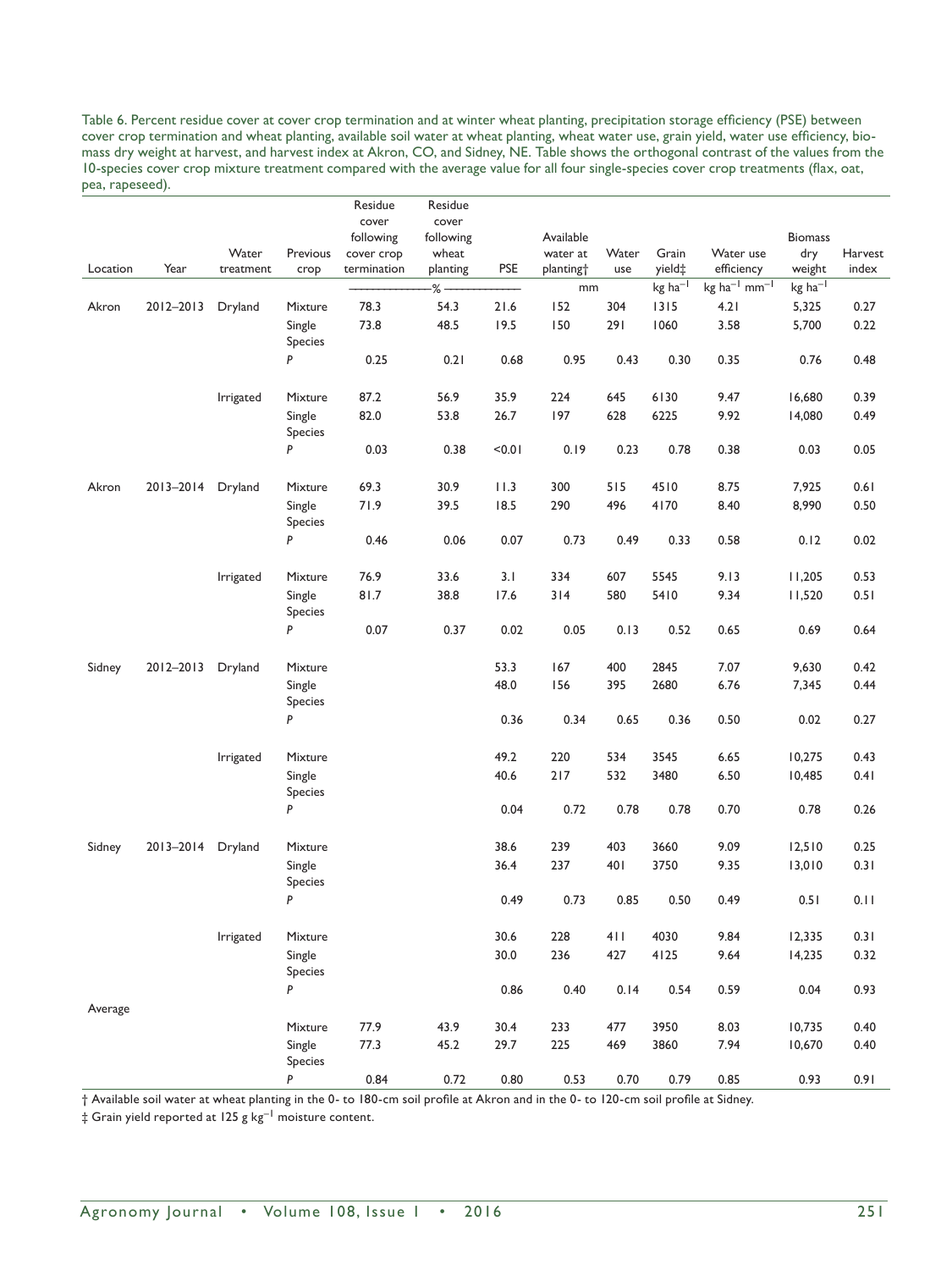Neither wheat biomass dry weight nor harvest index were significantly affected by the previous crop treatment (fallow vs. cover crop). Six of the eight data sets showed numerically greater biomass for the wheat following fallow compared with the wheat following cover crop.

# **Ten-Species Mixture vs. Single-Species Plantings of Cover Crops**

For all eight data sets shown in Table 6 there were no significant differences in wheat grain yield and water use efficiency when comparing the 10-species mixture with the single-species plantings. For five of the eight data sets there were no significant differences in biomass dry weight between wheat grown following a cover crop mixture and wheat grown following a single-species cover crop. Significantly greater wheat biomass was observed for the wheat grown after the mixture compared with the singlespecies planting for the Akron-Irrigated treatment and the Sidney-Dryland treatment during 2012–2013. For the Sidney-Irrigated treatment during 2013–2014, the greater wheat biomass was produced following the single-species cover crop plantings than following the cover crop mixture. There was a significant effect of the mixture on harvest index in two of the eight data sets but the effect was not consistent. The cover crop mixture reduced harvest index compared with the single-species cover crops for the Akron-Irrigated data set in 2012–2013, but increased harvest index compared with the single species cover crops for the Akron-Dryland data set in 2013–2014. Averaged over all eight data sets, the cover crop mixture did not significantly affect wheat grain yield, water use efficiency, biomass dry weight, or harvest index differently than the single-species cover crops.

# **Discussion**

Of the eight separate data sets considered in the previous Results section, the cover crop treatment significantly reduced wheat water use in six of those sets compared with the wheat water use following fallow, but only reduced wheat grain yield in four sets, and water use efficiency in one set. Two of those four sets when wheat yield was affected occurred during 2012–2013 at Akron when rapeseed was not adequately terminated with the first herbicide application and continued to use water until the second herbicide application. This observation reinforces the conclusion presented by Unger and Vigil (1998) that timely termination of cover crops is essential in semiarid environments (discussed further below). The other two data sets in which wheat yields were significantly affected by previous cover crop treatment were in 2012–2013 at Sidney. In the dryland set only the flax and oat cover crops significantly reduced wheat yield compared with the wheat on fallow, and in the irrigated set only the oat cover crop significantly reduced wheat yield compared with the wheat on fallow (data not shown). In none of the data sets did the presence of the cover crop mixture grown ahead of wheat significantly reduce wheat yield compared with the wheat on fallow. This is in contrast to the results of previous studies (Table 1) conducted in Akron, Sidney, Garden City, and Tribune, KS, which have shown significant yield reductions in wheat yields following the growth of another crop (Nielsen and Vigil, 2005; Lyon et al., 2004; Holman et al., 2014; Schlegel and Havlin, 1997). Lyon et al. (2007), Nielsen et al. (1999), and Nielsen et al. (2002) likewise showed that previous crop water

use depleted soil water availability to the subsequent wheat crop and significantly reduced wheat yield.

The yield data collected in the present study at Akron and Sidney in 2013–2014 likely showed no significant effect of cover crop treatment on wheat yield because of the greater starting soil water contents and precipitation in that year. Additionally, precipitation storage efficiencies during the period between cover crop termination and wheat planting were generally very low (Table 5) for the proso millet fallow treatment compared with the cover crop treatments. This was due to the poor condition of the millet residue at this time (about 9 mo after millet harvest) compared with the new cover crop residue. In these other studies mentioned in the previous paragraph, the prior wheat residue was in much better condition (much still standing) than the proso millet residue in the current study (very degraded and flat) and consequently precipitation storage efficiencies for the fallow treatments in these previous studies were likely not as different from those in the cover crop/previous crop residue. In other words, a likely reason that consistent significant reductions in wheat yield were not observed in the present study due to cover crop growth and water use compared with wheat on fallow was because of the poor condition of the millet residue that led to very low storage of precipitation, and relatively much greater cover crop residues that led to greater storage of precipitation. These data demonstrate that under some conditions (greater water availability and poor condition of existing residue) cover crops may be grown without causing significant yield reductions to the next wheat crop. However, even though in some years there may be no (or only minor) wheat yield depressions following cover crops, in those years there will be lowered economic returns due to the costs associated with cover crop seed and planting and termination operations that a farmer must consider and account for. These may be offset if the cover crop can provide some economic benefit through forage harvest or grazing, as seems to fit the current definition of cover cropping (Franzluebbers and Stuedemann, 2008). Lyon et al. (2004) reported that an oat/pea forage mixture reduced the following winter wheat yield, but was economically similar to a winter wheat–fallow system. Nielsen et al. (2015b) concluded that the biomass production of both single-species plantings and mixtures at Akron and Sidney was likely sufficient to allow for some removal for livestock feed. However, in some years with low precipitation or limited stand establishment, removal of any amount of biomass would have to be considered carefully in light of the potential for increased soil loss by wind erosion.

Even though only four of the eight data sets in the present study showed significant wheat yield reductions due to the preceding cover crop growth and water use, in all eight data sets the yield following cover crop was numerically lower than the yield following fallow. The average yield following a cover crop was about 10% lower than the yield following fallow, regardless of whether the cover crop was grown as a mixture or as a single species, but ranged from 3 to 40%.

Figure 1 shows the relationship between wheat water use and grain yield from all of the data collected in the current study. The water use/yield production function (from linear regression analysis) is nearly identical to a previously published water production function for wheat generated from data collected at Akron (Nielsen et al., 2011). Clearly wheat yield is highly correlated with water use (Table 7, top). Although a statistically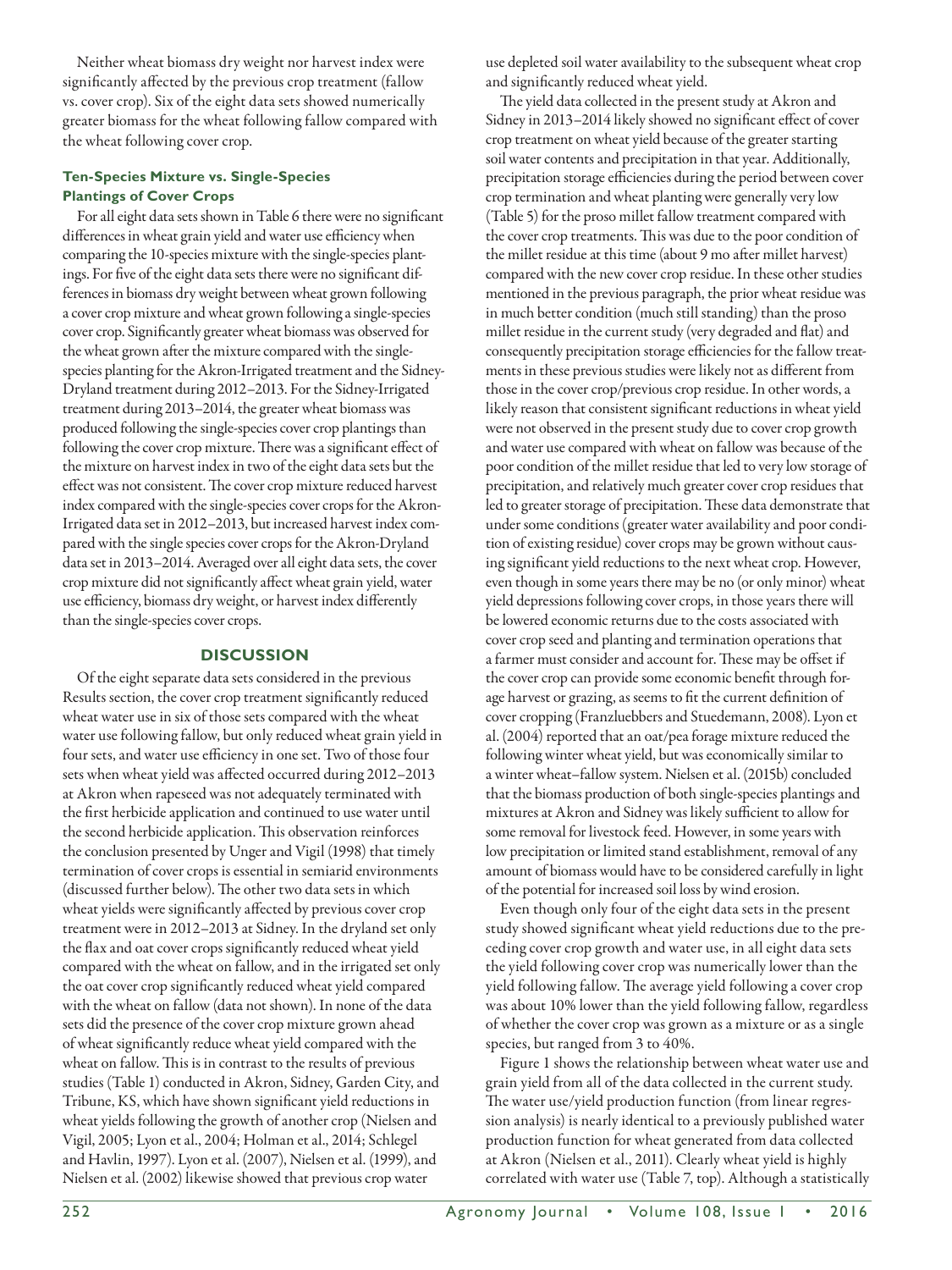significant wheat yield depression from prior cover crop growth and water use was not consistently seen in the data sets analyzed in this study, all eight of the data sets had numerically higher wheat yields from the fallow treatment compared with the average cover crop treatment (Table 5). Farmers need to be aware that water use by the cover crop that is not replenished by precipitation or irrigation during the period between cover crop termination and wheat planting will reduce available soil water and wheat water use, and consequently reduce wheat yield at the rate of about 12.39 kg ha<sup>-1</sup> for every millimeter that water use is reduced (Table 7, top).

Linear regressions performed on each of the six separate data sets defined by previous cover crop treatment (Fig. 1, separate colors for each cover crop treatment; Table 7, top) showed the regression slopes ranging from 11.33 kg ha<sup>-1</sup> mm<sup>-1</sup> (wheat on fallow) to 13.57 kg ha<sup>-1</sup> mm<sup>-1</sup> (wheat following rapeseed), but neither the slopes nor the intercepts of these regressions were different from one another (Table 7, bottom), with the slope of the wheat following the cover crop mixture being  $11.80 \text{ kg} \text{ ha}^{-1} \text{ mm}^{-1}$ . Additionally, the analysis presented in Table 6 did not indicate any difference in wheat water use efficiency for wheat following the cover crop mixture compared with wheat following the single-species cover crops. Therefore, we conclude that growing a cover crop mixture did not improve the water use efficiency of subsequent wheat production.

# Winter Wheat Yield vs Water Use (Akron, CO and Sidney, NE)



Fig. 1. Winter wheat water use and yield following fallow, flax, oat, pea, rapeseed, and a 10-species mixture of cover crops grown at Akron, CO, and Sidney, NE, in 2013 and 2014. The published relationship is from Nielsen et al. (2011).

| Table 7 (top). Regression slopes and intercepts of linear regression lines fit to mean wheat water use and yield data following five cover      |
|-------------------------------------------------------------------------------------------------------------------------------------------------|
| crop treatments or no-till fallow at Akron, CO, and Sidney, NE, in 2012 and 2013 (for regression with form Yield = $a \times$ [water use – b]), |
| and matrices of regression slope and intercept comparison statistics.                                                                           |

| Previous crop                     | Slope $(a)$                            | $x$ -axis offset $(b)$ | R <sup>2</sup> |
|-----------------------------------|----------------------------------------|------------------------|----------------|
|                                   | $kg$ ha <sup>-1</sup> mm <sup>-1</sup> | mm                     |                |
| Flax                              | 12.32                                  | 158                    | 0.88           |
| Oat                               | 13.12                                  | 173                    | 0.76           |
| Pea                               | 12.67                                  | 44                     | 0.89           |
| Rapeseed                          | 13.57                                  | 8                      | 0.82           |
| Mixture                           | 11.80                                  | 138                    | 0.86           |
| Fallow                            | 11.33                                  | 123                    | 0.89           |
| All                               | 12.39                                  | 153                    | 0.84           |
| Previously published <sup>+</sup> | 12.49                                  | 132                    |                |

† Nielsen et al. (2011).

Table 7 (bottom). Matrices of regression slope and intercept comparisons. Matrix values are the probability that the null hypothesis (slopes [or intercepts] of the water use-yield regression lines are equal) is true. Probability values were computed using the facility of Statistix 10 software to compare regression lines.

| Regression slope comparison     |             |      |      |          |         |  |  |  |  |  |
|---------------------------------|-------------|------|------|----------|---------|--|--|--|--|--|
| Previous crop                   | Flax        | Qat  | Pea  | Rapeseed | Mixture |  |  |  |  |  |
| Oat                             | 0.82        |      |      |          |         |  |  |  |  |  |
| Pea                             | 0.90        | 0.90 |      |          |         |  |  |  |  |  |
| Rapeseed                        | 0.70        | 0.91 | 0.78 |          |         |  |  |  |  |  |
| Mixture                         | 0.85        | 0.71 | 0.75 | 0.60     |         |  |  |  |  |  |
| Fallow                          | 0.70        | 0.60 | 0.59 | 0.47     | 0.86    |  |  |  |  |  |
| Regression intercept comparison |             |      |      |          |         |  |  |  |  |  |
|                                 | <b>Flax</b> | Qat  | Pea  | Rapeseed | Mixture |  |  |  |  |  |
| Oat                             | 0.90        |      |      |          |         |  |  |  |  |  |
| Pea                             | 0.32        | 0.50 |      |          |         |  |  |  |  |  |
| Rapeseed                        | 0.82        | 0.94 | 0.51 |          |         |  |  |  |  |  |
| Mixture                         | 0.80        | 0.92 | 0.47 | 0.98     |         |  |  |  |  |  |
| Fallow                          | 0.81        | 0.95 | 0.42 | 0.98     | 1.00    |  |  |  |  |  |
|                                 |             |      |      |          |         |  |  |  |  |  |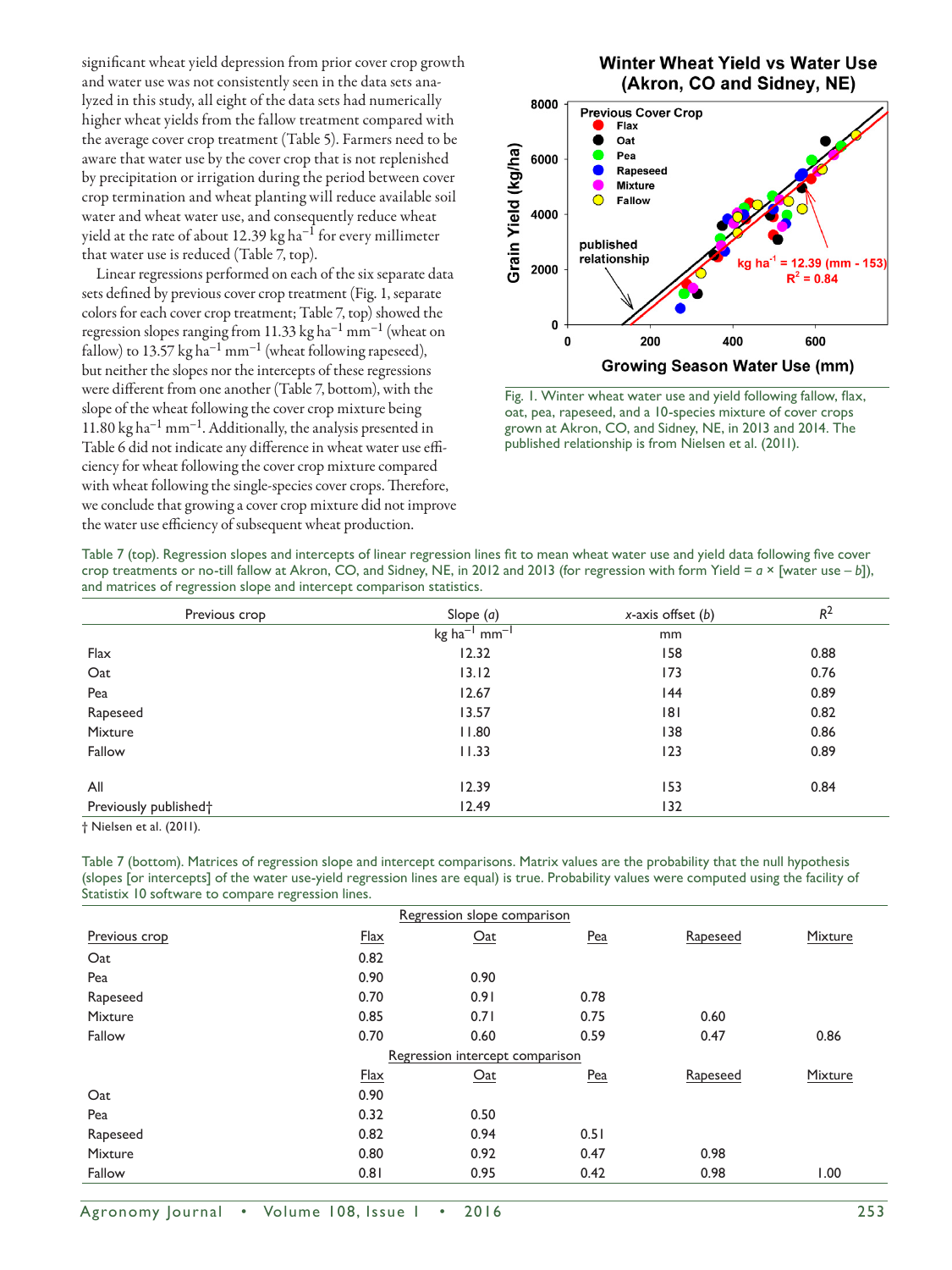Additionally, in none of the data sets shown in Table 6 did wheat following the 10-species mixture use less water, have greater yield, or have greater water use efficiency compared with the single-species cover crop treatments. Apparently the presence of a greater diversity of prior crop species and root types, and presumably associated greater diversity of soil microorganisms, compared with single-species cover crops did not affect the efficiency with which water was used to produce grain by a subsequent wheat crop. We were not able to measure a greater diversity of soil microorganisms where a cover crop mixture was grown compared with single-species plantings (Calderón et al., 2015). The main factor determining yield development in this study appears to have been water availability either from available soil water at planting or from seasonal precipitation or irrigation.

The lowest water use efficiency values (Tables 5 and 6) were observed for the Akron 2012–2013 data set. There are two main reasons for these low values, and both can be seen in Fig. 1. In that figure the six data points with the lowest water use and yield are from the Akron 2012–2013 data set. The points are below the regression line because of a hail storm on 24 June 2013 (a week before physiological maturity) which resulted in seed loss due to shattering for the dryland plots but not for the irrigated plots. The second reason for the lower observed water use efficiency for this data set is computational. As we move from right to left along the water use axis in Fig. 1 and approach the *x* axis intercept (a quantification of the amount of evaporation), the fraction of total water use attributable to evaporation and not used for yield formation increases. Therefore, the computed water use efficiency decreases. Other factors will also influence water use efficiency, such as timing of growing season precipitation and fraction of total water use that comes from stored soil water as opposed to growing season precipitation. For example, a year with a full profile of soil water at planting will result in greater water use efficiency than a year in which a large fraction of water use comes from growing season precipitation. However, in this current study the primary reasons for lower water use efficiency for the Akron 2012–2013 dryland data set are, again, late season hail causing some shattering yield loss and greater fraction of growing season water use attributable to evaporation at low water use values.

While some of the previous studies shown in Table 1 did not deal with cover crops terminated at early developmental stages (e.g., Lenssen et al., 2007), they still demonstrate the significant yield-reducing effect of a preceding crop's water use on the subsequent crop yield. Clearly, late termination dates do not have little effect on subsequent crop yields in semiarid regions, which raises the question whether recommendations by USDA-Natural Resource Conservation Service are correct. The NRCS recommendation for cover crop termination at Havre, MT (the site of the Lenssen et al. (2007) study) is for termination 35 d before cover crop planting (http://directives.sc.egov. usda.gov/OpenNonWebContent.aspx?content=34072.wba). In contrast, the data from Lenssen et al. (2007) showed major yield reductions (about 40%) for spring wheat planted 240 to 280 d after previous crop harvest compared with wheat after fallow. Similarly, the data from Nielsen and Vigil (2005) at Akron showed that cover crops terminated 100 d before winter wheat planting reduced wheat yields by 900 kg ha<sup>-1</sup> (6-yr average), which contrasts with the NRCS recommendation for

Akron to terminate cover crops 35 d before planting to have little or no effect on wheat yield. The NRCS recommendations appear to be based on computer simulation results reported by Poore (2013). Clearly, the recommendation of Unger and Vigil (1998) that cover crops be terminated as early as possible after acquiring sufficient biomass and ground cover to provide erosion protection should be followed in semiarid production regions.

We did not investigate the use of fall-seeded cover crops, even though fall-seeded cover crops would likely produce biomass more quickly in the spring (if they did not winterkill) than springseeded crops and allow for earlier termination or greater residue cover at termination. Both of these results would likely be positive for soil water storage before fall wheat seeding. However, there are several potential problems with the use of fall-seeded cover crops in this environment. The first potential problem is successful establishment of a fall-seeded cover crop following a summer crop such as proso millet (as we used in this experiment) which is harvested in early to mid-September. Successful establishment of a fall-seeded cover crop is even more difficult following a longerseason summer crop such as sunflower (*Helianthus annuus* L.) or corn (*Zea mays* L.). Precipitation in the region declines rapidly in late summer and through the fall. Sufficient soil moisture to establish a fall crop decreases considerably if harvest of the summer crop does not occur until mid-September or later. A second potential problem is a consequence of the relatively short growing season in the semiarid portion of the central Great Plains. Even if a fall-seeded cover crop is successfully established following a summer crop, little biomass would accumulate before the end of the fall growing season. A third potential problem that must be considered is that valuable standing crop residues would be destroyed during the process of seeding the cover crop, and cover crop biomass would be insufficient by the end of the fall growing season to compensate for that loss. The loss of standing crop residue reduces soil protection against wind erosion (Bilbro and Fryrear, 1994; Nielsen and Aiken, 1998) and snow capture for soil water storage (Aase and Siddoway, 1980; Nielsen, 1998).

# **CONCLUSIONS**

A large volume of previous work conducted in the semiarid Great Plains of the United States has shown that prior crop water use generally will reduce yields of the subsequent crop. While this study did not show consistent statistically significant wheat yield reductions due to cover crop growth ahead of wheat production, neither did it show yield increases due to cover crops grown ahead of the wheat. Additionally, cover crop mixtures did not use less water than cover crops grown as single species and wheat yields following the cover crop mixture were not different from wheat yields following the single-species plantings of cover crops. The water use efficiency of wheat production was not different for wheat following a cover crop mixture compared with wheat following single-species plantings of cover crops or wheat following a fallow period as determined by the slopes of the water use/yield relationships. Therefore, the large amount of previous research detailing the generally detrimental effects on yield due to previous crop water use in dryland semiarid environments should be used to guide decisions about cover crop use in the central Great Plains region. If cover crops are needed to augment existing crop residues to provide erosion protection or for supplemental livestock feed, the added expense generally seen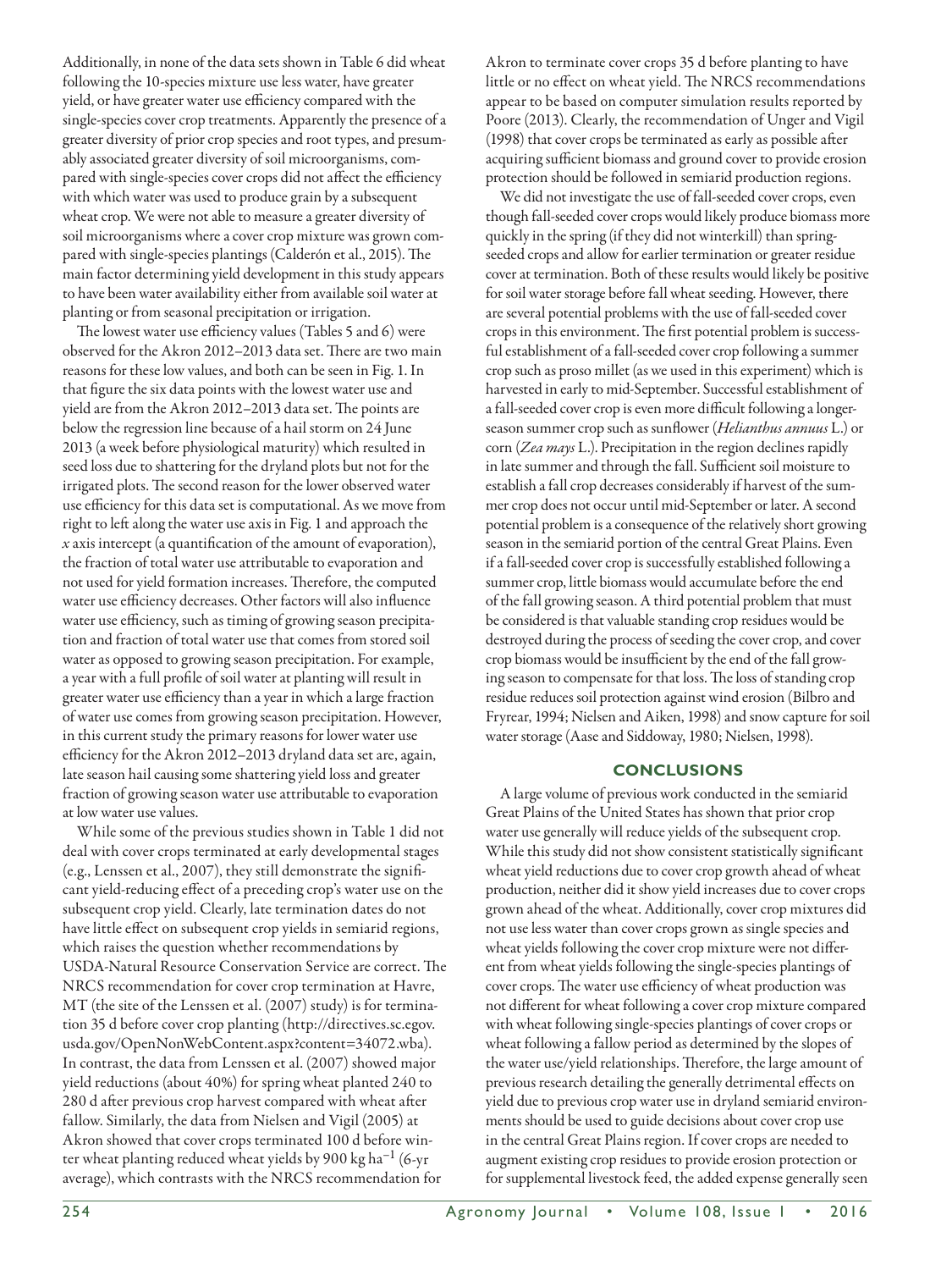for cover crop mixtures compared with single-species plantings (Nielsen et al., 2015a) is not likely to be justified.

#### **ACKNOWLEDGMENTS**

The authors acknowledge the important contributions made to this study by Jamie Sauer, David Poss, Alexis Thompson, Shelby Guy, Shelby Dunker, Tyler Schumacher, Jeremy Reimers, and Amanda McKay. Green Cover Seed, Bladen, NE, recommended the composition of the 10-species mixture and graciously provided the seed for the first year of the study.

#### **References**

- Aase, J.K., and F.H. Siddoway. 1980. Stubble height effects on seasonal microclimate, water balance, and plant development of no-till winter wheat. Agric. Meteorol. 21:1–20. doi:10.1016/0002-1571(80)90065-5
- Aiken, R.M., D.M. O'Brien, B.L. Olson, and L. Murray. 2013. Replacing fallow with continuous cropping reduces crop water productivity of semiarid wheat. Agron. J. 105:199–207. doi:10.2134/ agronj2012.0165
- Allen, B.L., J.L. Pikul, Jr., J.T. Waddell, and V.L. Cochran. 2011. Longterm lentil green-manure replacement for fallow in the semiarid northern Great Plains. Agron. J. 103:1292–1298. doi:10.2134/ agronj2010.0410
- Baughman, T.A., J.W. Keeling, and R.K. Boman. 2007. On-farm conservation tillage programs to increase dryland cotton profitability. Project 05-643TX. Final Report to Cotton Inc. 25 January 2007. Texas A&M Res. and Ext. Ctr., Vernon.
- Berns, K., and B. Berns. 2009. Cover crop water usage and affect (sic) on yield in no-till dryland cropping systems, final report. Sustainable Agric. Res. and Ext. http://mysare.sare.org/MySare/ProjectReport.aspx?do= viewRept&pn=FNC07-653&y=2009&t=1 (accessed 15 May 2015).
- Bich, A.D., C.L. Reese, A.C. Kennedy, D.E. Clay, and S.A. Clay. 2014. Corn yield is not reduced by mid-season establishment of cover crops in northern Great Plains environments. www. plantmanagementnetwork.org/cm/. Crop Manage. doi:10.2134/ CM-2014-0009-RS.
- Bilbro, J.D. 1991. Cover crops for wind erosion control in semiarid regions. In: W.L. Hargrove, editor, Cover crops for clean water. Soil and Water Conserv. Soc., Ankeny, IA. p. 36–38.
- Bilbro, J.W., and D.W. Fryrear. 1994. Wind erosion losses as related to plant silhouette and soil cover. Agron. J. 86:550–553. doi:10.2134/agronj1994.00021962008600030017x
- Blanco-Canqui, H., J.D. Holman, A.J. Schlegel, J. Tatarko, and T.M. Shaver. 2013. Replacing fallow with cover crops in a semiarid soil: Effects on soil properties. Soil Sci. Soc. Am. J. 77:1026–1034. doi:10.2136/sssaj2013.01.0006
- Booth, D.T., S.E. Cox, and R.D. Berryman. 2006. Point sampling digital imagery with 'SamplePoint'. Environ. Monit. Assess. 123:97– 108. doi:10.1007/s10661-005-9164-7
- Burgess, M., P. Miller, C. Jones, and A. Bekkerman. 2014. Tillage of cover crops affects soil water, nitrogen, and wheat yield components. Agron. J. 106:1497–1508. doi:10.2134/agronj14.0007
- Calderón, F.J., D.C. Nielsen, V. Acosta-Martinez, M.F. Vigil, and D.J. Lyon. 2015. Cover crop effects on soil microbial communities and enzymes in semiarid agroecosystems of the Central Great Plains of North America. Pedosphere 26. (In press.)
- Chen, C., K. Neill, M. Burgess, and A. Bekkerman. 2012. Agronomic benefit and economic potential of introducing fall-seeded pea and lentil into conventional wheat-based crop rotations. Agron. J. 104:215–224. doi:10.2134/agronj2011.0126
- Christiansen, S., J. Ryan, M. Singh, S. Ates, F. Bahhady, K. Mohamed, O. Youssef, and S. Loss. 2015. Potential legume alternatives to fallow and wheat monoculture for Mediterranean environments. Crop Pasture Sci. 66:113–121. doi:10.1071/CP14063
- DeLaune, P. 2014. Cover crop water use. 2014 No-till Oklahoma Conference, Norman. 11–12 Mar. 2014. Oklahoma State Univ., Stillwater. www.notill.okstate.edu/presentations/2014-presenations/DeLaune.pdf (accessed 17 Sept. 2015).
- East, R. 2013. Soil science comes to life. Nature (London) 501:S18– S19. doi:10.1038/501S18a
- Franzluebbers, A.J., and J.A. Stuedemann. 2008. Soil physical responses to cattle grazing cover crops under conventional and no tillage in the Southern Piedmont USA. Soil Tillage Res. 100:141–153. doi:10.1016/j.still.2008.05.011
- Holman, J., T. Roberts, and S. Maxwell. 2014. Fallow replacement crop (cover crops, annual forages, and short-season grain crops) effects on wheat yield. Southwest Research-Extension Center Field Day 2014 Report of Progress 1106:5–14. Kanas State Univ., Garden City. www.ksre.ksu.edu/bookstore/pubs/SRP1106.pdf (accessed 15 May 2015).
- Kohler, M.A., T.J. Nordenson, and D.R. Baker. 1959. Evaporation maps for the United States. Tech. Paper no. 37. U.S. Dep. Commerce. U.S. Gov. Printing Office, Washington, DC.
- Krueger, E.S., T.E. Ochsner, P.M. Porter, and J.M. Baker. 2011. Winter rye cover crop management influences on soil water, soil nitrate, and corn development. Agron. J. 103:316–323. doi:10.2134/ agronj2010.0327
- Langdale, G.W., R.L. Blevins, D.L. Karlen, D.K. McCool, M.A. Nearing, E.L. Skidmore et al. 1991. Cover crop effects on soil erosion by wind and water. In: W.L. Hargrove, editor, Cover crops for clean water. Soil and Water Conserv. Soc., Ankeny, IA. p. 17–22.
- Lenssen, A.W., S.D. Cash, P.G. Hatfield, U.M. Sainju, W.R. Grey, S.L. Blodgett et al. 2010. Yield, quality, and water and nitrogen use of durum and annual forages in two-year rotations. Agron. J. 102:1261–1268. doi:10.2134/agronj2010.0078
- Lenssen, A.W., G.D. Johnson, and G.R. Carlson. 2007. Cropping sequence and tillage system influences annual crop production and water use in semiarid Montana, USA. Field Crops Res. 100:32–43. doi:10.1016/j.fcr.2006.05.004
- Lyon, D.J., J.M. Blumenthal, P.A. Burgener, and R.M. Harveson. 2004. Eliminating summer fallow reduces winter wheat yields, but not necessarily system profitability. Crop Sci. 44:855–860. doi:10.2135/cropsci2004.0855
- Lyon, D.J., D.C. Nielsen, D.G. Felter, and P.A. Burgener. 2007. Choice of summer fallow replacement crops impacts subsequent winter wheat. Agron. J. 99:578–584. doi:10.2134/agronj2006.0287
- McDonald, P.B., J.W. Singer, and M.H. Wiedenhoeft. 2008. Selfseeded cereal cover crop effects on interspecific competition with corn. Agron. J. 100:440–446. doi:10.2134/agrojnl2007.0172
- Miller, P.R., R.E. Engel, and J.A. Holmes. 2006. Cropping sequence effect of pea and pea management on spring wheat in the northern Great Plains. Agron. J. 98:1610–1619. doi:10.2134/ agronj2005.0302
- Miller, P.R., E.J. Lighthiser, C.A. Jones, J.A. Holmes, T.L. Rick, and J.M. Wraith. 2011. Pea green manure management affects organic winter wheat yield and quality in semiarid Montana. Can. J. Plant Sci. 91:497–508. doi:10.4141/cjps10109
- Mitchell, J.P., A. Shrestha, W.R. Horwath, R.J. Southard, N. Madden, J. Veenstra, and D.S. Munk. 2015. Tillage and cover cropping affect crop yields and soil carbon in the San Joaquin Valley, California. Agron. J. doi:10.2134/agronj14.0415